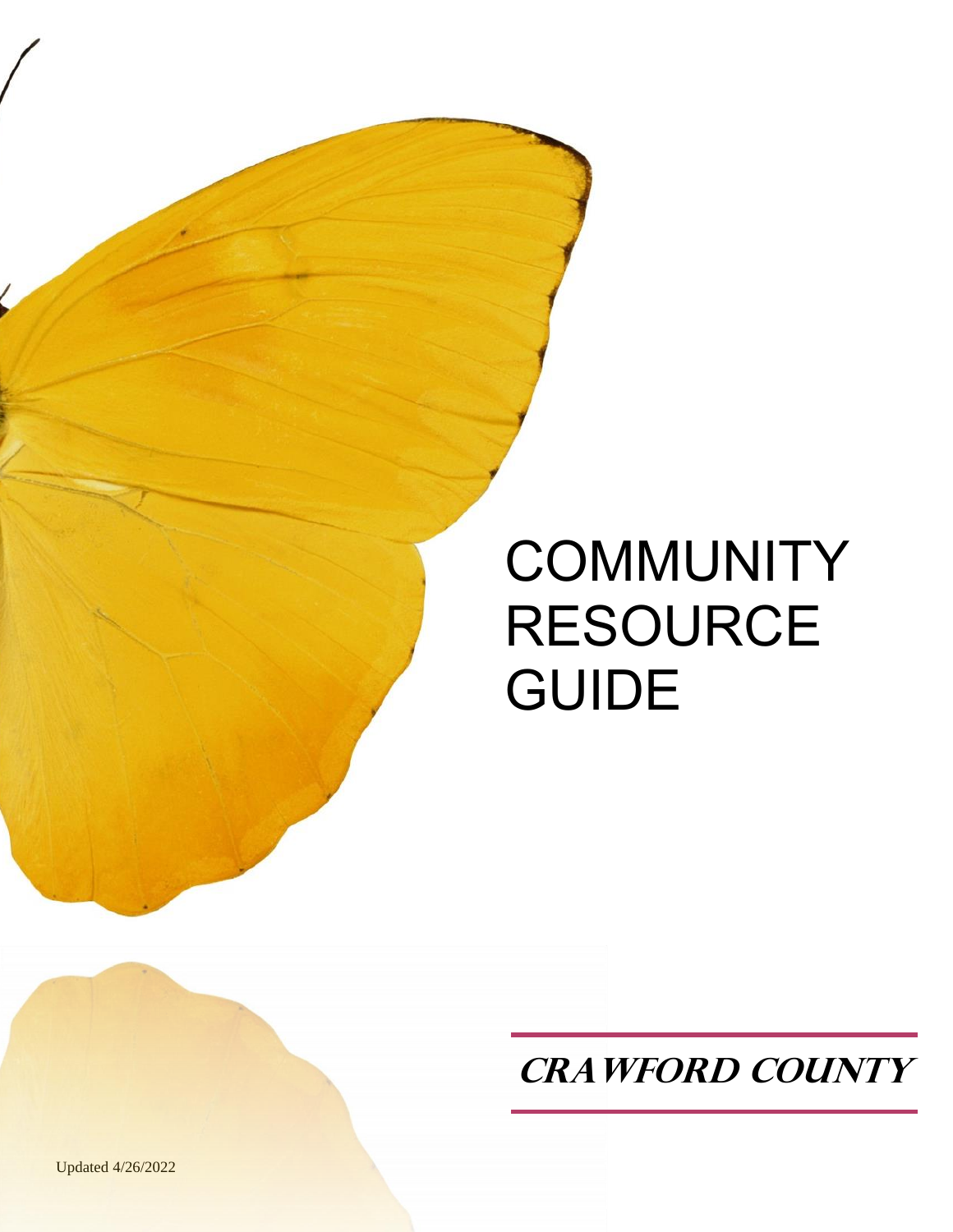# **TABLE OF CONTENTS**

| Wisconsin Tobacco QUITLINE                                                                                                        |
|-----------------------------------------------------------------------------------------------------------------------------------|
| <b>Wisconsin Shares Child Care</b>                                                                                                |
|                                                                                                                                   |
|                                                                                                                                   |
|                                                                                                                                   |
|                                                                                                                                   |
| <b>Head Start Programs</b><br><b>Public Schools</b><br><b>GED/HSED Programs</b>                                                   |
|                                                                                                                                   |
|                                                                                                                                   |
|                                                                                                                                   |
|                                                                                                                                   |
| FoodShare, WIC, Food Pantries<br>Free and Low Cost Clinics, Dental Care, Public Health<br>Area Clinics and Hospitals<br>Home Care |
|                                                                                                                                   |
|                                                                                                                                   |
| <b>Counseling and Support Services</b><br>Suicide and Crisis Resources                                                            |
|                                                                                                                                   |
|                                                                                                                                   |
| Medicaid and Badger Care, Food Share, Wisconsin Shares Child Care                                                                 |
|                                                                                                                                   |
|                                                                                                                                   |
|                                                                                                                                   |
|                                                                                                                                   |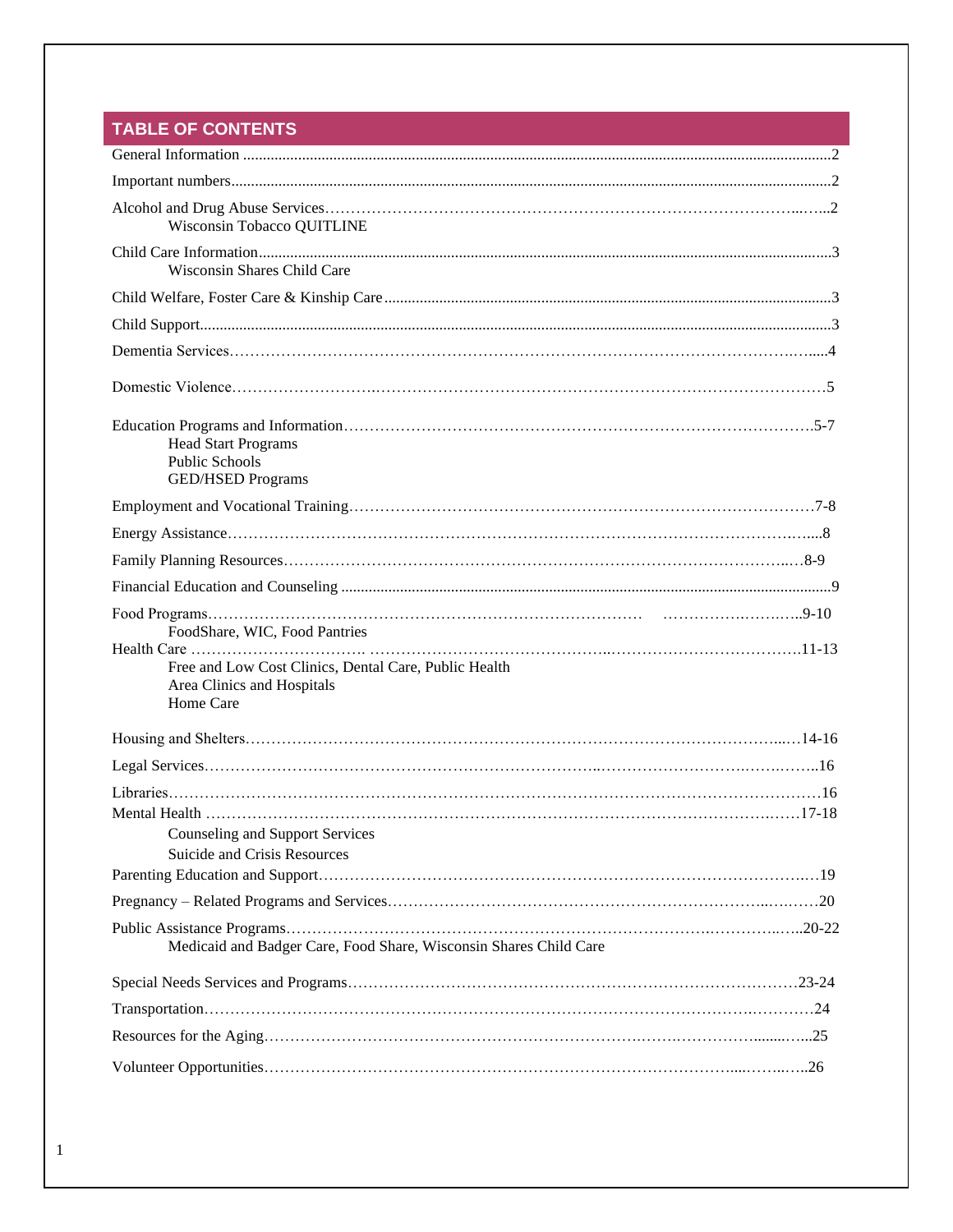## <span id="page-2-0"></span>**GENERAL INFORMATION**

A variety of community resources are available throughout Crawford County. Crawford County Public Health and Healthy Roots mission is to provide Crawford County with accessible, comprehensive, and up-to-date resources.

**Great Rivers 211-** provides free, confidential community information, referrals and crisis line services 24 hours a day. Dial 2-1-1 or (800) 362-8255 throughout the Tri-State region -Wisconsin, Iowa and Minnesota.

### **MCH Hotline- 1-800-722-2295 Twenty-four hours/day, 7 days/week**

The Wisconsin Maternal And Child Health (MCH) Hotline provides information and links to services and resources for women before, during, and after pregnancy and for children including children with special health care needs. The hotline also serves professionals who are seeking referrals for their clients.

**Wisconsin First Step- 1- 800-642-7837**. Wisconsin First Step is a statewide Information and Referral (I&R) hotline that serves families with children and youth who have special needs. The line is operational 24 hours/day, 7 days a week. Parent Specialists, who have disability expertise and a child with a special need, answer the line, Monday through Friday 8 a.m. to 4 p.m.

### <span id="page-2-1"></span>**Crawford County Government Directory http://www.crawfordcountywi.org/CountyDirectory.pdf**

### **IMPORTANT NUMBERS**

| www.cityofpdc.com     |                        |
|-----------------------|------------------------|
| Poison Control Center | $1 - 800 - 222 - 1222$ |

Crawford County Health & Human Services …………..…………………………….…….. (608) 326-0248 If you are experiencing a mental health emergency contact Northwest Connections at 1-888-552-6642.

### <span id="page-2-2"></span>**ALCOHOL AND DRUG ABUSE SERVICES**

| For support and referral when you're ready to quit smoking. |  |
|-------------------------------------------------------------|--|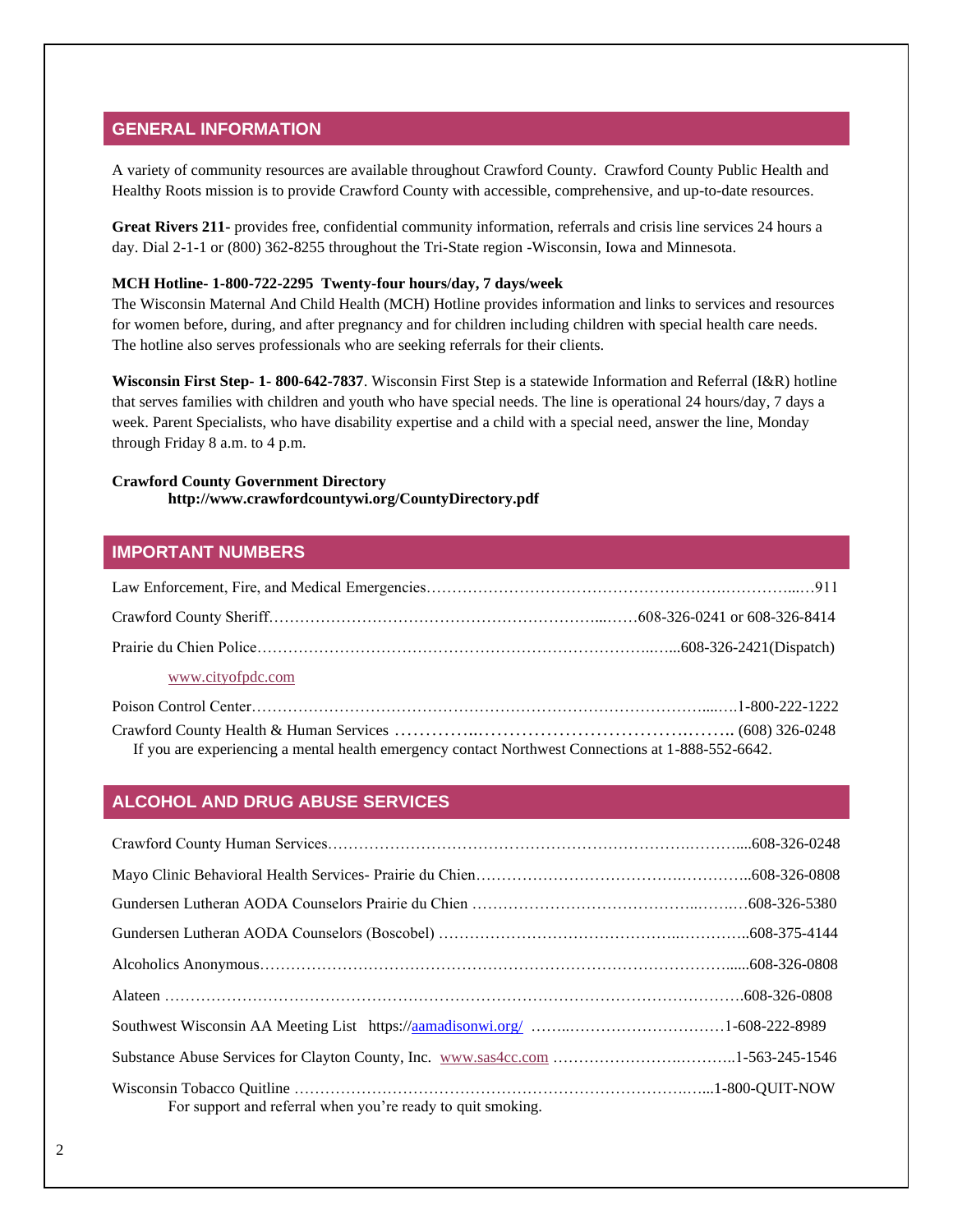# <span id="page-3-0"></span>**CHILD CARE INFORMATION**

Crawford County Health & Human Services………………………………………………….………608-326-0248

- Wisconsin Shares Child Care Subsidy– helps families pay for childcare.
- Certification, technical assistance, and information on start-up funding for Providers.

Family Connections of Southwest Wisconsin………………………………….……………………...1-800-267-1018 Family Connections is a non-profit organization that providing a number of services to families, child care providers, and local communities in and around Southwestern Wisconsin. Family Connections is a trusted resource that helps to prepare, educate, and support families, childcare providers, and the public.

#### <span id="page-3-1"></span>Find Child Care

<http://childcarefinder.wisconsin.gov/Search/Search.aspx?type=b&YoungStarProviders=true>

### **CHILD WELFARE, FOSTER CARE & KINSHIP CARE**

### **CHILD WELFARE**

| Child Abuse and Neglect            |  |  |
|------------------------------------|--|--|
|                                    |  |  |
| Monday-Friday 8:00am-4:30 pm       |  |  |
|                                    |  |  |
| Contact after 4:30 pm and weekends |  |  |
| <b>FOSTER CARE SERVICES</b>        |  |  |

Crawford County Health & Human Services…………………………..……………………..…..…...608-326-0248

### **KINSHIP CARE**

Crawford County Health & Human Services………………………………………………………….608-326-0248 Financial assistance for adults caring for minor relatives.

### **PALS MENTORING PROGRAM OF CRAWFORD COUNTY**

**(PALS) Mentoring Program of Crawford County (P**eople **A**ctively **L**inked with **S**tudents) …608-326-0217 is a program designed to help at-risk children develop personally and academically through a supportive, one-on-one, mentoring relationship. PALS has two components: school-based and community-based. High school students who serve as positive role models to younger, at-risk children comprise the school-based portion. PALS is offered in the North Crawford, Prairie du Chien, Seneca, and Wauzeka-Steuben School Districts; Big PALS meet on a weekly basis with their Little PALS with whom they are matched. The community–based portion provides volunteer opportunities for caring adults who commit to mentoring needy youth for a minimum of one year. Background checks for mentors is a mandatory requirement.

# <span id="page-3-2"></span>**CHILD SUPPORT**

The Wisconsin Child Support Program helps parents get court orders for financial and medical support for their children. It also enforces those orders when needed, and makes sure that all money collected is paid out correctly. http://dcf.wisconsin.gov/bcs/

| 225 N. Beaumont Rd. Suite 318 Prairie du Chien 53821 |  |
|------------------------------------------------------|--|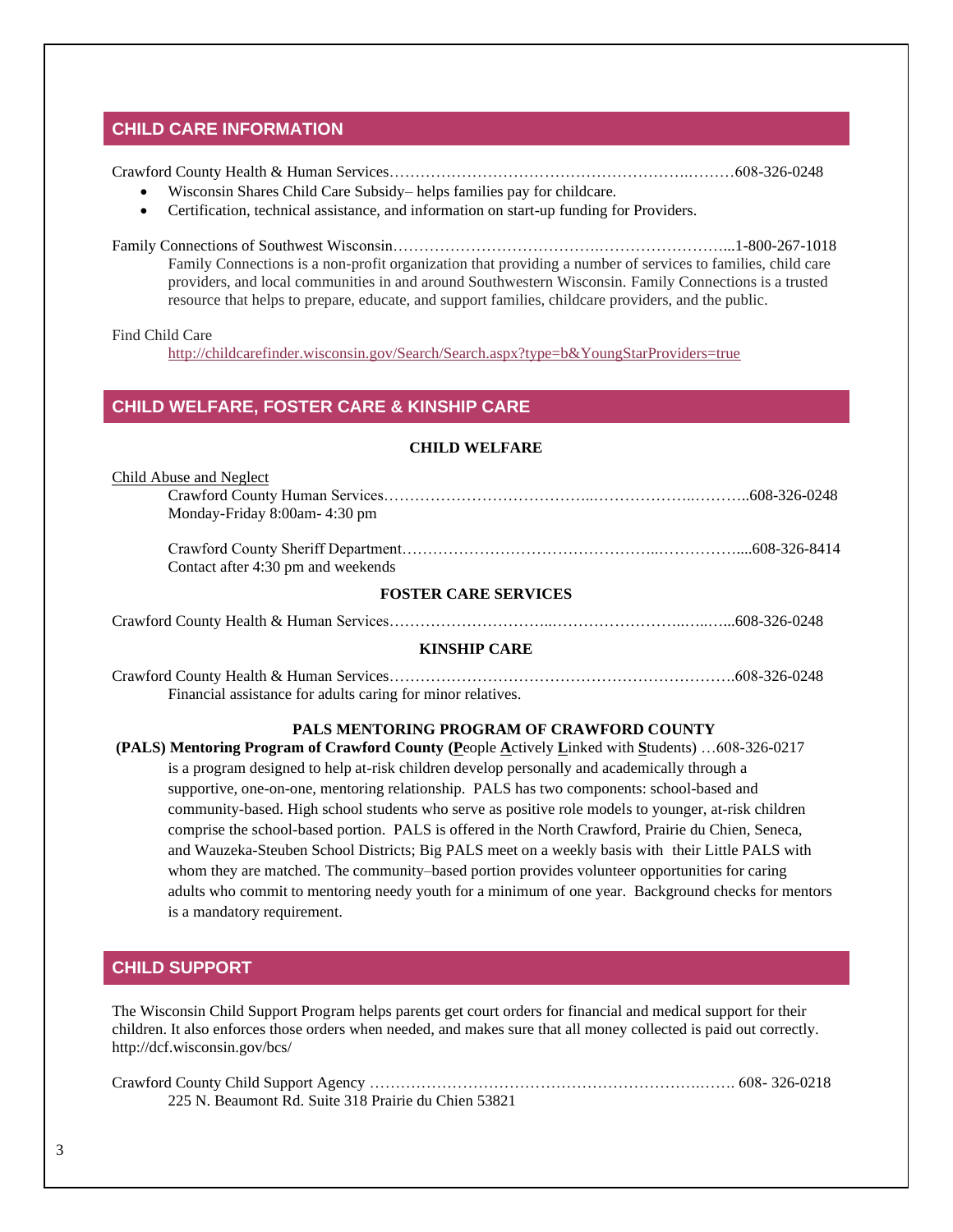# **DEMENTIA SERVICES**

### **Alzheimer's & Dementia Alliance of Wisconsin** [www.alzwisc.org](http://www.alzwisc.org/) ……….608-232-3400 or 888-308-6251

- The Alzheimer's Association offers 24/7 Helpline. Phone 1-800-272-3900 for help. To find further help and support, learn about Alzheimer's and Dementia, or get involved please go to alz.org
- *Heather Moore, Dementia Outreach Specialist, Alzheimer's & Dementia Alliance of Wisconsin,* Crawford/Grant/Iowa/Lafayette, 608-723-4288, [heather.moore@alzwisc.org;](mailto:heather.moore@alzwisc.org)
- The Alzheimer's & Dementia Alliance of Wisconsin is a nonprofit organization dedicated to improving the lives of persons with Alzheimer's disease or related dementias and their families. The Alliance is a guide to those coping with this disease as they learn about options and begin to plan for the future. Contact us for help and support. We are your partner along the journey.
- Programs and services include information and assistance, early stage support and education programs, early stage social & creative enrichment programs, family caregiver support groups, family caregiver education, care consultants, community education, conferences, professional education, advocacy, fundraising and awareness events.
- **Memory Cafe** ~ Third Tuesday of each month from 10:00-11:30 a.m. at Hoffman Hall, 1600 S. Wacouta, Prairie du Chien. Drop in and join the fun and conversation in a relaxed environment for those with mild memory loss, mild cognitive impairment or early Alzheimer's/dementia. Family members and friends are welcome. If you require help to participate, please bring someone with you. Contact Heather Moore, Dementia outreach Specialist 608-723-4288 or [heather.moore@alzwis.org](mailto:heather.moore@alzwis.org)
- **Caregiver Support Group:** 4<sup>th</sup> Tuesday of each month from 10:00-11:30 a.m. at Hoffman Hall, 1600 S. Wacouta, Prairie du Chien. At support groups, family care partners come together to share information, experiences and support. Groups facilitated by skilled volunteers meet at various times throughout south central Wisconsin. Contact Heather Moore, Dementia outreach Specialist 608-723-4288 or [heather.moore@alzwis.org](mailto:heather.moore@alzwis.org)

# **ADRC of Eagle County, Dementia Care Specialist**

- **Pam Kul-Berg, MA, Dementia Care Specialist, ADRC of Eagle County, 194 N. Main Street, Suite A,** Richland Center, WI 53581; Phone: 608-548-3954
- The Dementia Care Specialist (DCS) is a person employed by the Aging & Disability Resource Center (ADRC) who is responsible for assisting individuals and families living with dementia to continue to be active in their community and remain in their homes for as long as they are able.
- The Dementia Care Specialist can help with the following: Memory Screens; Planning for their future by providing information on what to expect, decisions they may want to consider in advance and resources available; Train and inform local businesses interest in learning how to best serve customers and employees who are experiencing memory loss; Provide education to local service and civic groups about the impact of dementia.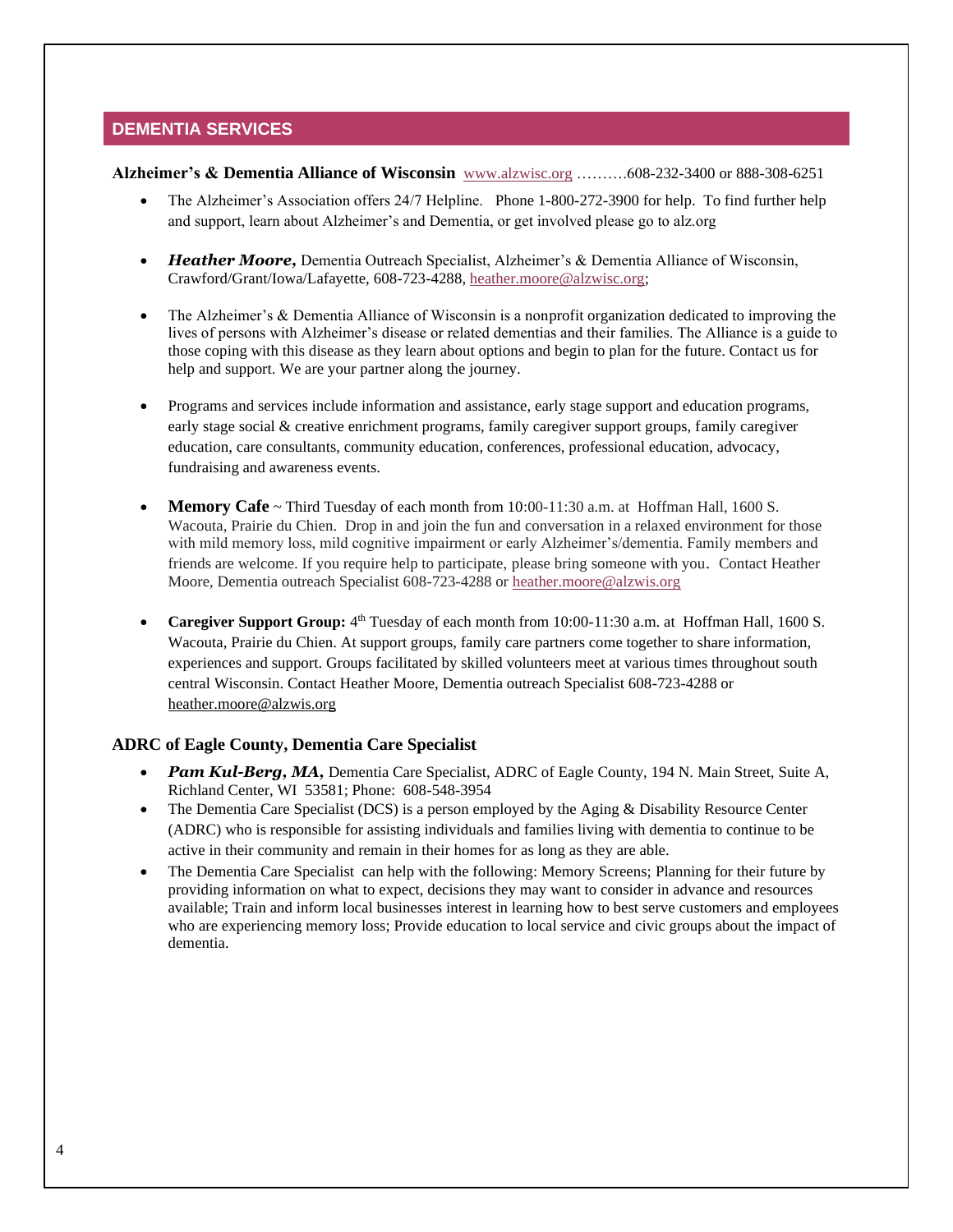# **DOMESTIC VIOLENCE**

| 24-hour crisis line. Domestic abuse shelter, crisis help line and counseling. |  |  |
|-------------------------------------------------------------------------------|--|--|
|                                                                               |  |  |

24-hour crisis line, collect calls accepted

# <span id="page-5-0"></span>**EDUCATION PROGRAMS AND INFORMATION**

### **EARLY CHILDHOOD PROGRAMS**

| Serves low income pre-school children, including children with disabilities and their families |  |
|------------------------------------------------------------------------------------------------|--|
| Licensed for children 2.5 to six years old                                                     |  |
|                                                                                                |  |

Little Saints Learning Center……………………………………………………………………….608-326-8624 Accepts children ages 2.5 years and up. Open year round and offers after school care.

Early Childhood Programs**-** serve children as young as 3 years old. Available at all Crawford County Schools. Contact your child's school for more information.

### **PUBLIC SCHOOLS**

Boscobel Area Public Schools[: www.boscobel.k12.wi.us](http://www.boscobel.k12.wi.us/)

|--|--|--|

DeSoto Area Schools: [www.desoto.k12.wi.us](http://www.desoto.k12.wi.us/)

North Crawford School District: [www.northcrawford.com](http://www.northcrawford.com/)

Holy Family Parish[: www.prairiecatholic.org](http://www.prairiecatholic.org/)

• Prairie Catholic Schools (3-K-8 Grade)(Parochial School)…………………………608-326-8624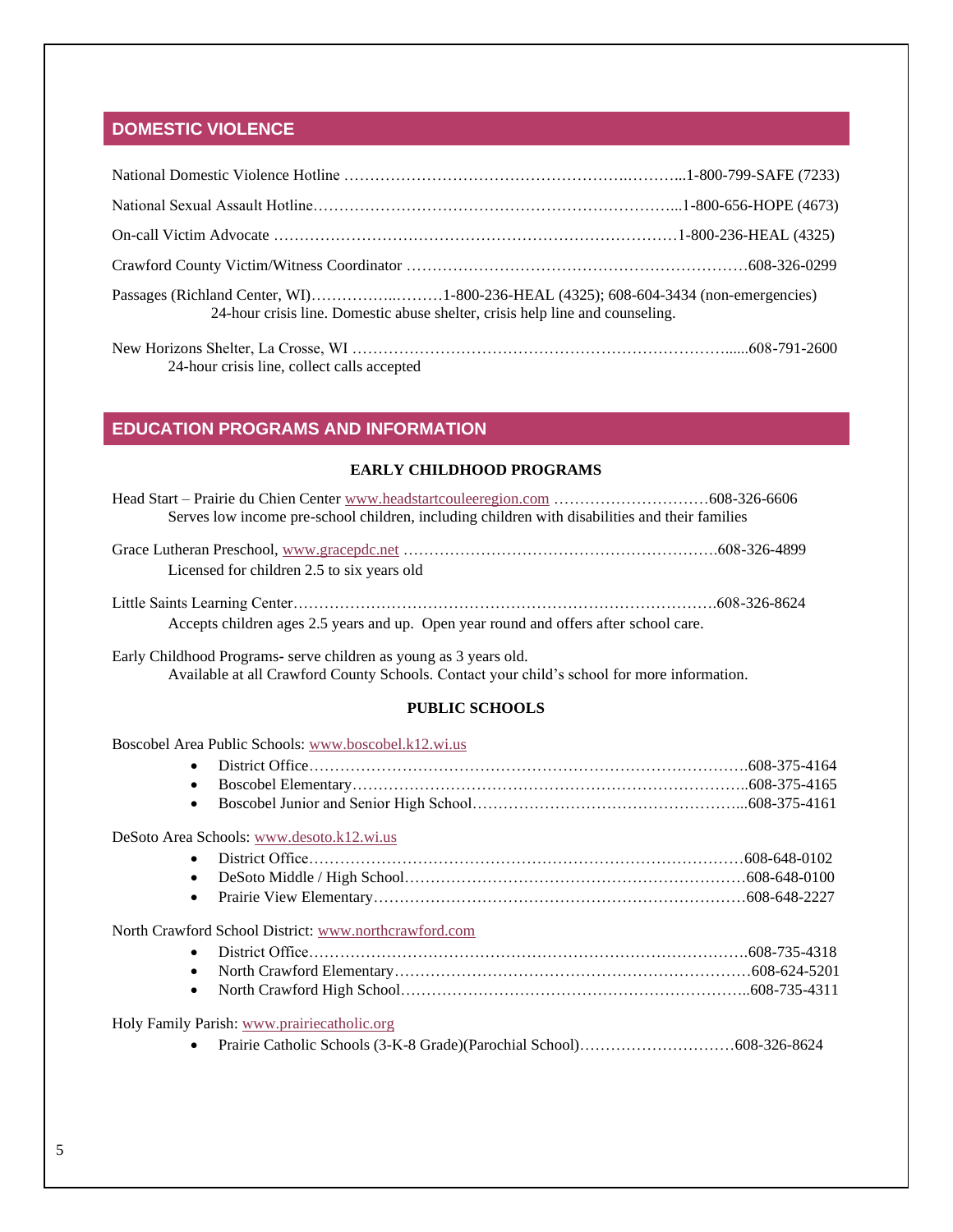Prairie du Chien Public Schools: [www.pdc.k12.wi.us](http://www.pdc.k12.wi.us/)

- District Office…………………………………………………………………………608-326-3714 • B.A. Kennedy Elementary (3K to 1st Grade) …………………………...……………..608-326-3719 • Prairie du Chien Senior High School…………………………………………………..608-326-3721
- Bluff View Intermediate School  $(2<sup>nd</sup> 8<sup>th</sup> Grade)$  ……………………………………………………………608-326-3723

### Seneca School District: [www.seneca.k12.wi.us](http://www.seneca.k12.wi.us/)

• District Office………………………………………………………………………….….…..608-734-3411

Wauzeka-Steuben Public Schools: [www.wauzeka.k12.wi.us](http://www.wauzeka.k12.wi.us/)

- District Office………………………………………………………………………………….608-875-5311
- New Frontier Alternative Day School……………………………………………………………………608-326-6481

### **GED/HSED PROGRAMS**

### **PHYSICAL ACTIVITY AT THE SCHOOLS**

| • Weight Room/Fitness Center - Open Mondays, Tuesdays & Thursday evenings from |  |
|--------------------------------------------------------------------------------|--|

6:00 p.m. to 8:00 p.m.

North Crawford School District…………………………………………………………..……………608-735-4318

- Open to public free of charge
- Open Gym: Sunday evenings January-March from 6:30 p.m. to 8:00 p.m.
- Open Hallways: Monday-Friday Hallways available for walking before and after school.
- North Crawford School District District Fitness Shed
	- \$100/yr. individual memberships for district residents
	- \$200/yr. individual memberships for non-residents
		- 24/7 access through key fob

Prairie du Chien School District………………………………………………………………….…….608-326-3700

- The public is welcome to access the high school for walking and the weight room at no cost.
- Walking: Monday-Friday at the High School from 5:00 a.m. to 8:00 a.m. and from 4:00 p.m. to 6:00 p.m. (Enter through the main door in the front or Door H in the center of the back of the building.)
- Open Weight Room: Monday-Friday at the High School from 5:00 a.m. to 8:00 a.m. and from 4:00 p.m. to 6:00 p.m. (Building on the east side of the back parking lot. There is supervision during these hours.)
- When school is not in session the facilities will NOT be available.

Wauzeka-Steuben School District………………………………………………………………….…….608-875-5311

- Open Gym: Open to the public free of charge. Wednesdays from 7:00 p.m. to 10:00 p.m.
- Wauzeka's Angels Fitness Center: Community members can check out key fobs to use center at any hour for a cost of \$10/month or \$100 /year; Students  $6<sup>th</sup>$ -12<sup>th</sup> grades and staff (no charge); Students  $5<sup>th</sup>$  grade and under are NOT allowed in the Fitness Center.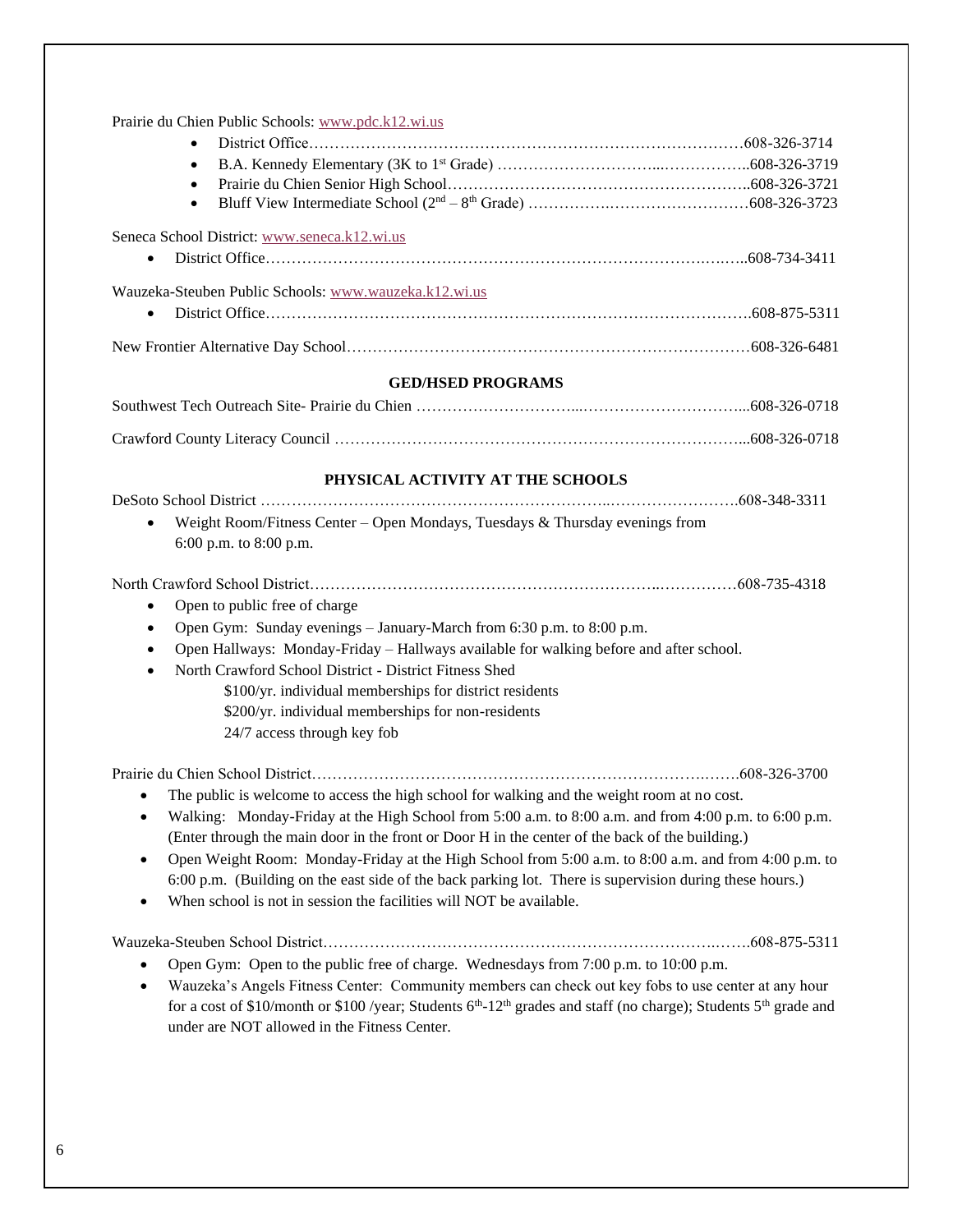Seneca School District……………………………………………………………………………(608) 734-3411

- Available to district residents for free.
- Open Stage and Weight Room: Fitness equipment on the stage includes bikes, elliptical and treadmills.. Mornings: Monday-Friday from 6:45 a.m.-8:05 a.m. (Door 1 – the front doors on main street) Evenings: Monday-Friday when sports practices are held. (Door 7 – south door, facing the bus garage)
- November-25-February 24 Sundays from 7:00 p.m. -8:00 p.m. for students and adults; (Door 7 south door, facing the bus garage).
- On days when school is late or cancelled, the fitness area will NOT be open.

# **EMPLOYMENT AND VOCATIONAL TRAINING**

Work Force Connections ………………………………………………………….. 1-800-742-5627 or 608-433-2775 http://www.workforceconnections.org; 1304 S. Marquette Road, Prairie du Chien, WI 53821

- **Wisconsin Works (W2)**  $\sim$  provides necessary and appropriate services to prepare individuals to work, and to obtain and maintain viable, self-sustaining employment.
- **Workforce Investment Act (WIA)** ~ provides individualized, employment-focused services to job seekers who meet eligibility and program enrollment requirements.
- **Emergency Assistance**  $\sim$  Rental assistance for single or two parent households if under 150% FPL

### • **Food Share Employment and Training Program**

WisCorps, Inc………………………………………………………………………………………….1-608-782-2494 http://www.WisCorps.org

• **WisCorps Works Program** offers employability training, work readiness, educational training and valuable work experience to young adults 16-24.

Couleecap …………………………………………………………………………………….……....1-608-423-6624

www.couleecap.org

- **Skills Enhancement Program** ~ Increases family earned income and benefits by assisting with the training needs of low income workers. Provides support and financial assistance for tuition, child care, and transportation expenses related to returning to school.
- **Job and Business Development**  $\sim$  Technical assistance to business start-ups and entrepreneurs. Help is available for developing business plans.
- **Work-n-Wheels Program** ~Provides zero interest vehicle loans & repair assistance to qualified low income households. Vehicle purchase and/or repairs must be related to employment. Program participants must agree to participate in ride share when possible.

[Opportunity Center ………………………………………………………………………………………608-326-6486](http://www.pdcopportunitycenter.org/) [730 North State Street, Prairie du Chien, WI](http://www.pdcopportunitycenter.org/) 53821 [www.pdcopportunitycenter.org](http://www.pdcopportunitycenter.org/) **Job Preparation and Development** provides individualized, employment-focused services to job seekers who meet eligibility and program enrollment requirements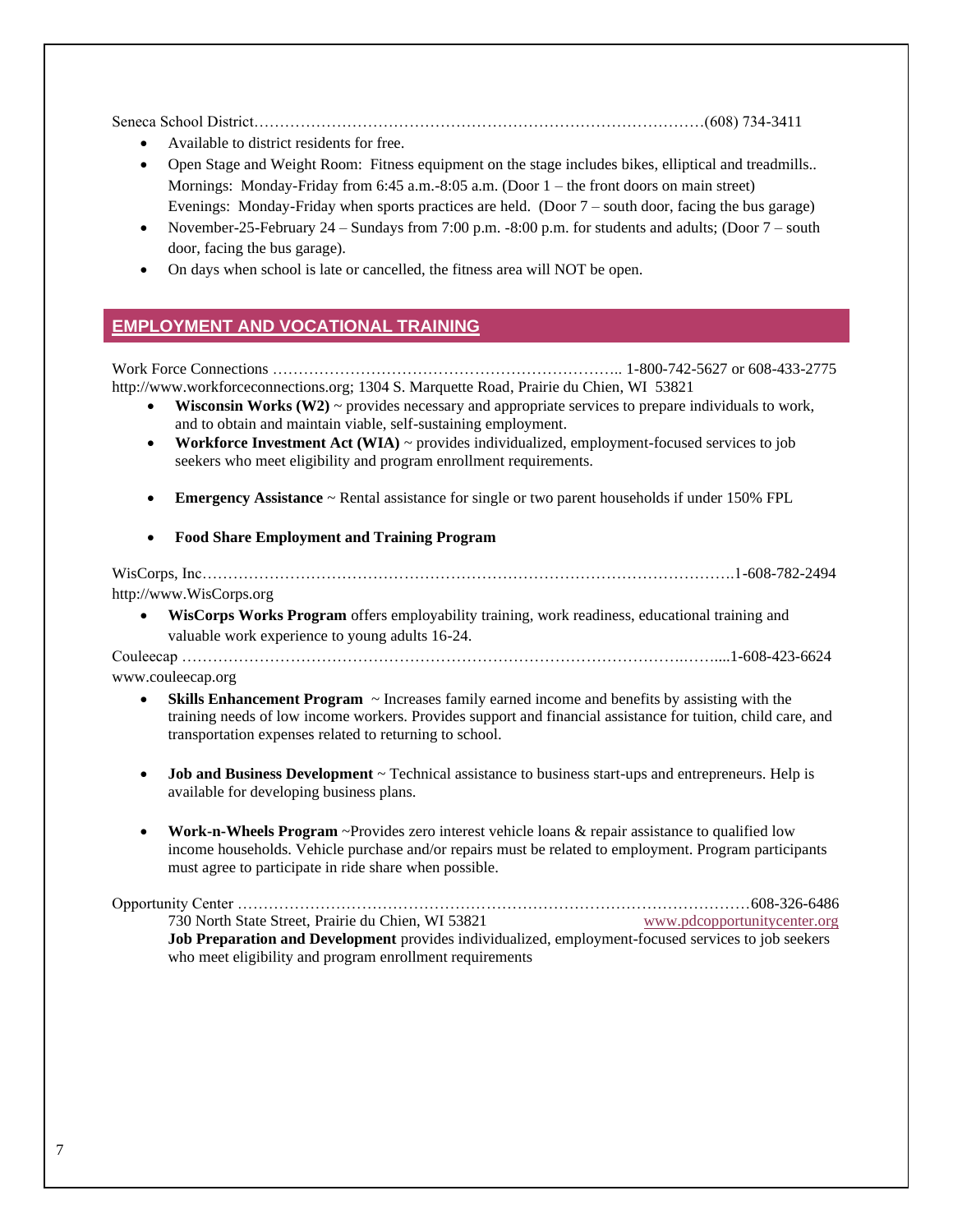### **Employment and Vocational Training**

Driftless Development INC -- *Driftless Development INC is the economic development organization for Crawford County.* Phone: 1-608-279-2293 Address: 700 East Blackhawk Avenue, Suite 28, Prairie du Chien, WI 53821; Email: [driftlessdevelopment.carol@gmail.com](mailto:driftlessdevelopment.carol@gmail.com)

- **Business Retention and Expansion –** Provide assistance to local businesses seeking to stay and grow in Crawford County. Grows local business to support local jobs and investments.
- **Business Start-up –** Technical assistance to entrepreneurs and those seeking to start a business. Help in developing business plans, seeking funding, conduct market research, put together financial data.
- **Business Mentoring –** Coach business owners to help grow a successful business
- **Economic Development** Work with communities to identify and take action on issues important to them such a housing, workforce development, child care, downtown revitalization.
- **Community Development –** Assist communities to address important issues to improve communities and providing skills needed to make effective change.

## <span id="page-8-0"></span>**ENERGY ASSISTANCE**

Crawford County Human Services ……………………………………………………………………..608-326-0248

**Wisconsin Home Energy Assistance Program (WHEAP)** ~ provides assistance for heating costs, electric costs, and energy crisis situations.

#### Couleecap

• **Weatherization Program** ………………………………………..……………….………1-866-904-4508 This program helps individuals or families improve the energy efficiency of their residences. Weatherization can be done for homeowners or renters. Common services include insulating attics and sidewalls, air-sealing the structure, furnace inspections, and energy conservation measures such as lighting and refrigerator replacement. Work is done at no cost for qualifying households.

Catholic Charities St. Lawrence Community Services Program……………………….…………1—888-212-4357 Provides utility assistance as available. This program focusses on building budgets and working with households so they can become self-sustaining and financially independent. Assistance is considered during the case management process.

### <span id="page-8-1"></span>**FAMILY PLANNING AND REPRODUCTIVE HEALTH RESOURCES**

| Provides high-quality reproductive care. From testing and treatment of sexually-transmitted diseases, to<br>education, pregnancy testing, and birth control, Essential Health Clinic can help with making decisions for<br>ones health in a confidential, supportive place, with affordable, accessible services, regardless of an<br>individual's age and ability to pay. |  |
|----------------------------------------------------------------------------------------------------------------------------------------------------------------------------------------------------------------------------------------------------------------------------------------------------------------------------------------------------------------------------|--|
| Tests for pregnancy and STD's.                                                                                                                                                                                                                                                                                                                                             |  |
| Hague Accredited Agency providing expert support to expectant parents considering adoption as well as<br>$\bullet$<br>adoptive families. We help families prepare to welcome and adoptive child and support them throughout<br>the adoption process. Provides assistance with agency infant, independent, Intercountry, Interstate,<br>Relative, and Step-parent services. |  |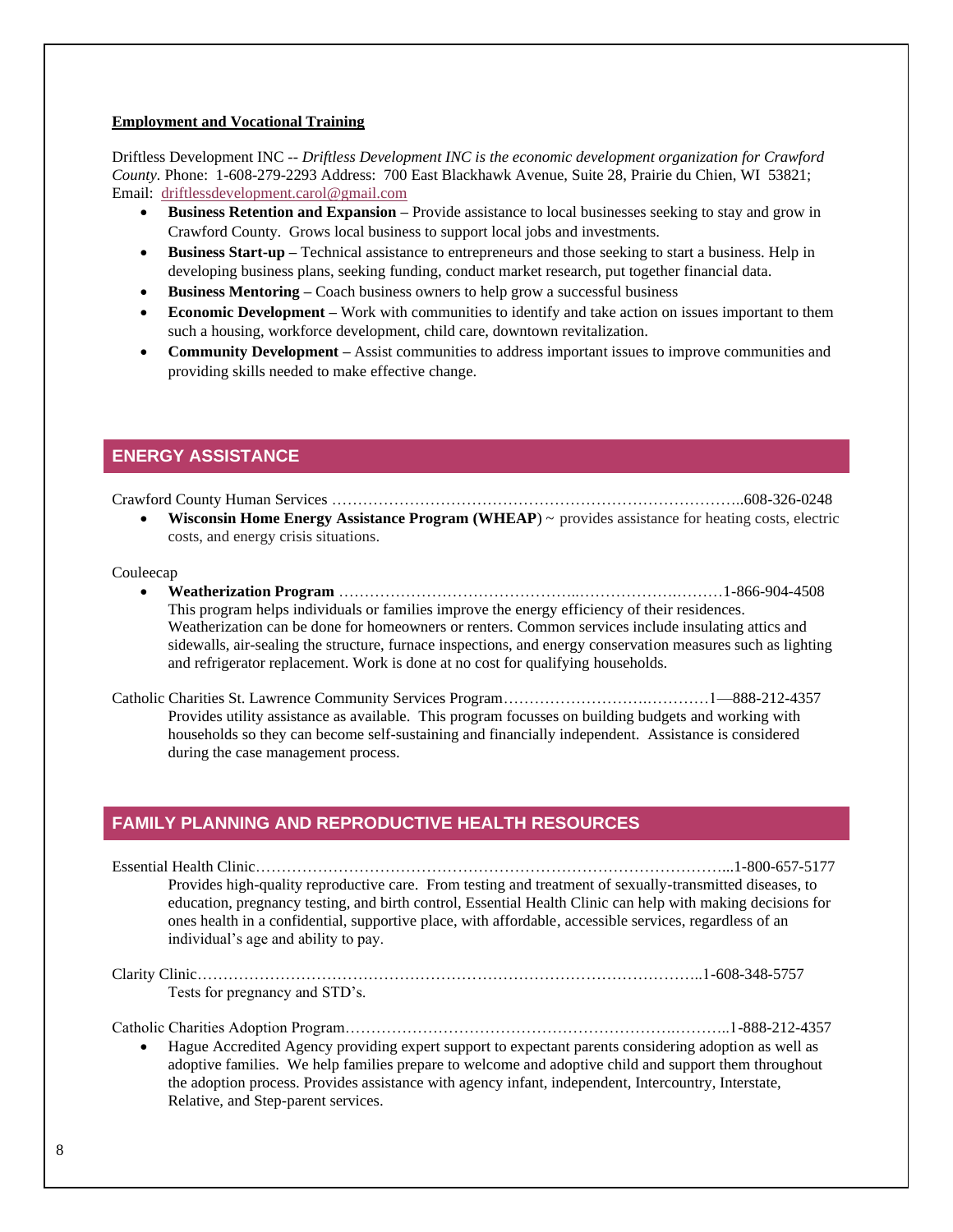Catholic Charities Post Adoption Resource Center………………………………………… 1-888-212-4357.

• Provides support, education and referral services to all birth parents, adult adoptees, and adoptive families

Crawford County Health & Human Services…………………………………………………....608-326-0229 Provides education and counseling related to sexually transmitted diseases testing and treatment. National STD Hotline ……………………………………………………………………………..…..1-800-227-8922

AIDS Hotline ………………………………………………………………………………………….1-800-334-2437

Prairie du Chien Pregnancy Resource Center ………………………………………608-306-0147; fax 608-492-3524 Website - [www.trilliummidwiferyservices.com;](http://www.trilliummidwiferyservices.com/) email - [midwife@trilliummidwiferyservices.com;](mailto:midwife@trilliummidwiferyservices.com)

1201 S. Beaumont Rd., Prairie du Chien, WI,

1109 Wisconsin Ave., Boscobel 53805

Offering pregnancy support services through Trillium Midwifery Services staff. We offer free and confidential services including limited ultrasounds, pregnancy counseling, pregnancy testing, and referrals for additional services as needed. Visits are by appointment only by calling or texting the number above.

# <span id="page-9-0"></span>**FINANCIAL EDUCATION AND COUNSELING**

Catholic Charities St. Lawrence Community Services Program………………………………..……1-888-212-4357

• Financial Wellness Advocates are available to help individuals and families with budgeting and financial management tools.

Catholic Charities Representative Payee Services------------------------------------------------------…...--1-888-212-4357

• For individuals who qualify for services we offer confidential and compassionate assistance with budgeting on fixed income to meet basic human needs. Offer case management, individualized planning, monthly bill paying, budget review, and goal setting.

# <span id="page-9-1"></span>**FOOD PROGRAMS**

Crawford County Health & Human Services ……………………………………………………………608-326-0248

- **Food Share Program** Nutrition assistance program designed to help individuals and families buy nutritious foods when money is tight. Monthly benefits are based on net income and household size. Apply at www.access.wi.gov or by calling 1-888-794-5780 or 326-0248.
- Women, Infant, and Children (WIC) ……………………………………………..1-800-704-8555 or 1-608-935-2326 <https://www.dhs.wisconsin.gov/wic> or<http://www.swcap.org/service-wic.html>

Provides supplemental nutritious foods, nutrition and breastfeeding information, and referral to other health and nutrition services to pregnant women and children under the age of five.

ACCESS…………………………………………………………………………………..……..access.wisconsin.gov Connection to health and nutrition benefits

Free/Reduced School Meals

• **Free and reduced priced breakfast and lunch programs** available at Crawford County Schools. Contact your child's school for income guidelines and an application.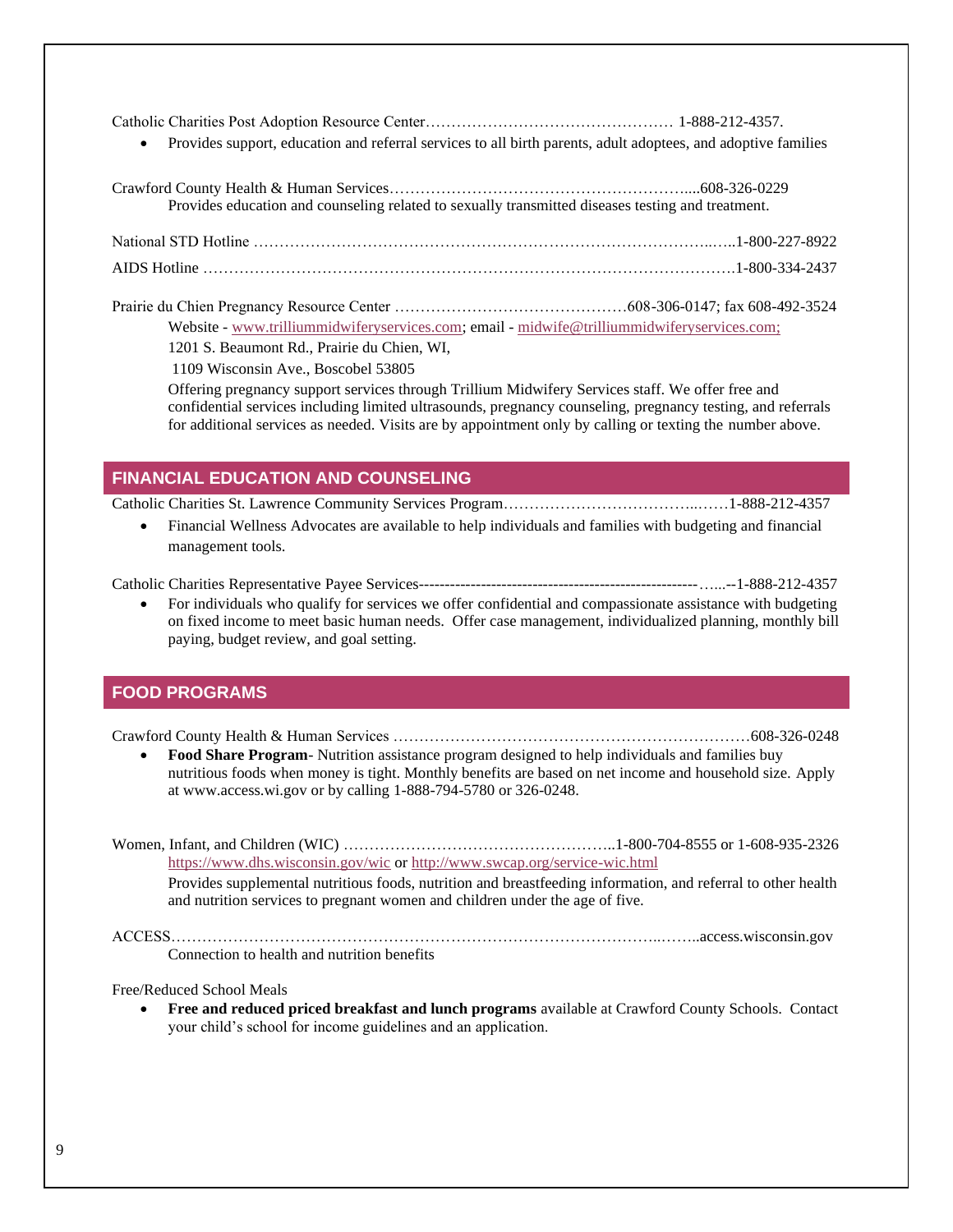| $\bullet$ | <b>Seneca School District Backpack Program</b><br>All families (Pre-K-5 <sup>th</sup> grade) that attend the Seneca School District and receive free and reduced lunch<br>have the option to receive a food pack. Middle school and high school families can participate upon<br>referral or request.                                                                                                                                                                                                            |  |
|-----------|------------------------------------------------------------------------------------------------------------------------------------------------------------------------------------------------------------------------------------------------------------------------------------------------------------------------------------------------------------------------------------------------------------------------------------------------------------------------------------------------------------------|--|
|           |                                                                                                                                                                                                                                                                                                                                                                                                                                                                                                                  |  |
|           | FoodWIse Program - Provides nutrition education to families and individuals who are eligible for the Food<br>Share program                                                                                                                                                                                                                                                                                                                                                                                       |  |
|           | Aging and Disability Resource Center (ADRC) of Eagle Country http://www.adrceagle.org/1-877-794-2372<br>225 N. Beaumont Rd. Suite 117 Prairie du Chien, WI 53821;                                                                                                                                                                                                                                                                                                                                                |  |
| $\bullet$ | Senior Nutrition Dining Sites in Crawford County for residents age 60 & older and spouses regardless of<br>age.                                                                                                                                                                                                                                                                                                                                                                                                  |  |
| $\bullet$ | Home delivered meals in Crawford County for residents age 60 and older who meet homebound, nutrition<br>needs or disability criteria.                                                                                                                                                                                                                                                                                                                                                                            |  |
|           | Come For Supper (Free Monthly Community Meal) – Third Thursday of Every Month at 5:00-6:30 p.m.                                                                                                                                                                                                                                                                                                                                                                                                                  |  |
|           | <b>Food Pantries</b>                                                                                                                                                                                                                                                                                                                                                                                                                                                                                             |  |
| $\bullet$ | This program operates to provide food to residents with an emergency need who qualify within the income<br>guidelines. The Emergency Food Assistance Program (TEFAP) supplements the food pantry. Residents<br>with an emergency need may access the food pantry once per month at the Bargain Boutique, Monday-<br>Friday from 10:00 am. $-3:00$ p.m. If an emergency call 608-326-2463 or after hours 608-326-2421(police<br>department). Contributions from businesses and individuals can be tax deductible. |  |
| $\bullet$ | This food pantry is located at Gays Mills Community Building. They are open the fourth Wednesday every<br>month from 2:00 p.m. until food is gone. Distribution site has no income guidelines or residency<br>requirements. Contact Lorraine Fortney.                                                                                                                                                                                                                                                            |  |
| $\bullet$ | The food pantry is located at 120 Sunset Ridge #122, Gays Mills. They are open the first Saturday of each<br>month from 9am to 10am and the first, second, and third Wednesday from 2pm to 4pm. Kent Salmon,<br>Director.                                                                                                                                                                                                                                                                                        |  |

• Prairie du Chien Main Street Program - 608-485-0187; [mainstreet.tammiek@gamil.com](mailto:mainstreet.tammiek@gamil.com) Thursday Night Farmers Market – Located at the corner of Blackhawk Ave and Beaumont Ave Market runs from mid-May to mid-October. Hours: 4pm – 7 pm. The market provides visitors and local residents the opportunity to purchase locally sourced food and other products. Vendor spaces are also available.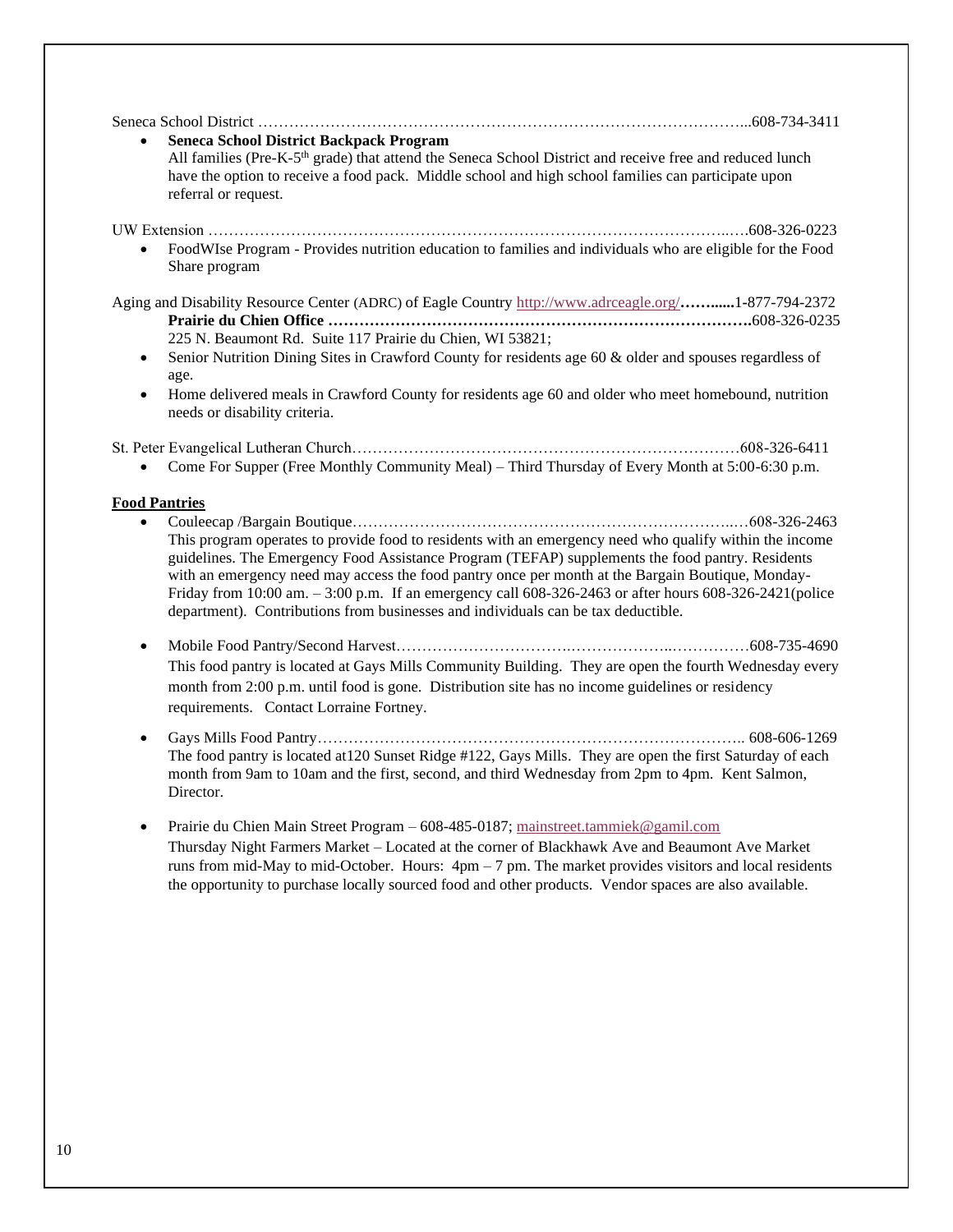# <span id="page-11-0"></span>**HEALTH CARE**

# **FREE AND LOW COST CLINIC** InHealth Community Wellness Clinic ………………………………………………………………….608- 375-4324 A free clinic that provides primary Health Care to the un-insured of Grant and Crawford Counties. Clinic Hours: Every Monday 5:00PM to 8:00PM and 1st and 3rd Saturday 9:00AM to Noon. Located at the rear of the Associated Balance and Hearing Clinic at 109 East Bluff, Boscobel, WI Essential Health Clinic……………………………………………………………………….1-800-657-5177 Provides high-quality reproductive care. From testing and treatment of sexually-transmitted diseases, to education, pregnancy testing, and birth control, Essential Health Clinic can help with making decisions for ones health in a confidential, supportive place, with affordable, accessible services, regardless of an individual's age and ability to pay. Scenic Bluffs Community Health Centers ……………………………………………………………....608-654-5100 If you do not have health insurance, are unemployed, or have an income level that makes it difficult for you to pay for health care, a sliding fee scale called the Healthy Neighbor Plan is offered. Locations in Cashton, Norwalk, and Viroqua

Neighborhood Family Clinic**................…………………..............**LaCrosse 608-781-9880, Winona 608-637-8111 Provides quality medical care at a reduced rate. Viroqua 608-637-8111, Sparta 608-487-8506

Prairie du Chien Pregnancy Resource Center…………………………………… 608-306-0147; fax 608-492-3524 Website - [www.trilliummidwiferyservices.com;](http://www.trilliummidwiferyservices.com/) email - [midwife@trilliummidwiferyservices.com;](mailto:midwife@trilliummidwiferyservices.com) 1201 S. Beaumont Rd., Prairie du Chien, WI,

1109 Wisconsin Ave., Boscobel 53805

Offering pregnancy support services through Trillium Midwifery Services staff. We offer free and confidential services including limited ultrasounds, pregnancy counseling, pregnancy testing, and referrals for additional services as needed. Visits are by appointment only by calling or texting the number above.

Sacred Heart Sonography Services, LLC…………………………….…Phone: 608-485-2528; Fax 608-391-3027 email[: sacredheartsonography@outlook.com](mailto:sacredheartsonography@outlook.com) Located at Trillium Midwifery Clinic and Birth Center Offering diagnostic ultrasound services including general abdomen, vascular, and OB/GYN exams. All exams are performed by a licensed sonographer and interpreted by a board-certified Radiologist. Exams are offered at an affordable, low cost cash rate.

# **DENTAL CARE**

Crawford County Health & Human Services……………………………………………………………608-326-0229 • **Fluoride Varnish Program**- Fluoride varnish is a protective coating that is painted on children's teeth to help prevent cavities. Fluoride varnish is available for children 6 months thru 20 years with valid Medicaid/ BadgerCare Coverage, otherwise fee to cover costs.

Bridging Brighter Smiles…………………………………………………………………………….1/262-896-9891 [www.bridgingbrightersmiles.org](http://www.bridgingbrightersmiles.org/) Provides students in grades 4k-12th grade oral screenings, dental cleanings, fluoride varnish, sealant placement, oral health education, and referral assistance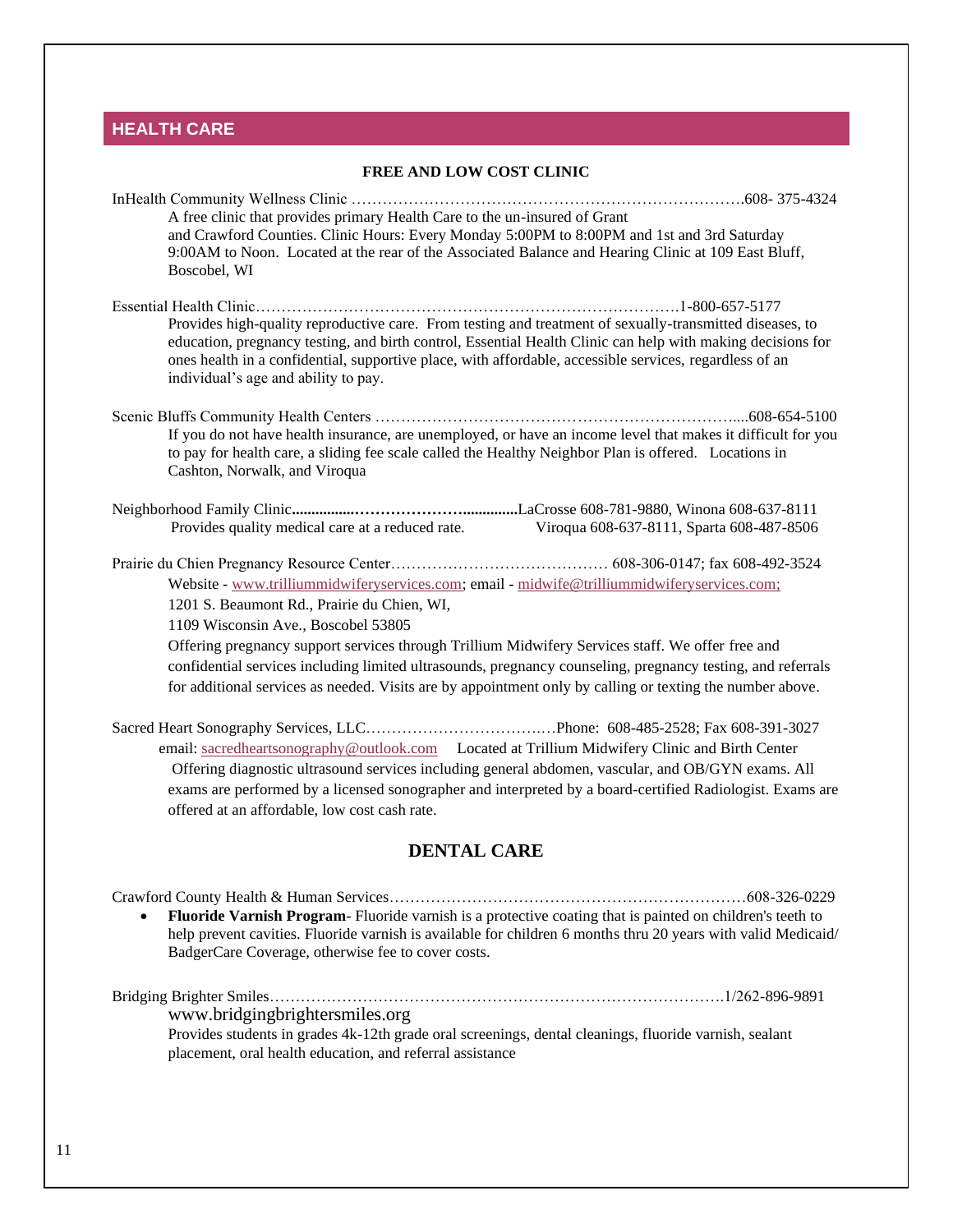| Dental Clinics for MA/BadgerCare Clients or Uninsured Persons                         |
|---------------------------------------------------------------------------------------|
| $\bullet$                                                                             |
| 105 E. Bluff St. Boscobel, WI - Accepts adults and children with BadgerCare.          |
| $\bullet$                                                                             |
| 1720 Jackson St., La Crosse, WI - Accept adults and children with BadgerCare          |
| $\bullet$                                                                             |
| 100 N. Church St. Richland Center, WI - Accepts BadgerCare for adults and children    |
| $\bullet$                                                                             |
| 1801 West Wisconsin Ave. Milwaukee, WI -- Accept adults and children with BadgerCare  |
|                                                                                       |
| Dental Clinics for Children only on MA/BadgerCare                                     |
| $\bullet$                                                                             |
| 807 E. Wells St. Prairie du Chien, WI - Accepts children with BadgerCare up to age 15 |
| $\bullet$                                                                             |
| 801 Critter Ct., Onalaska, WI - Accepts children with BadgerCare 5 and under only     |
| $\bullet$                                                                             |
| Accepts BadgerCare for adults and children. Clinics located in Cashton and Viroqua.   |
| $\bullet$                                                                             |
| 807 E Wells Prairie du Chien, WI - Accepts children with BadgerCare 5 and under only  |
| $\bullet$                                                                             |
| 114 Blackhawk Av Prairie du Chien, WI - Children 15 and younger only                  |
|                                                                                       |
| Dental Clinics who provide Payment Options and Care Credit                            |
|                                                                                       |
| $\bullet$<br>3132 Market Place Onalaska, WI - Third party and payment options         |
|                                                                                       |
| $\bullet$<br>109 S Beaumont Rd Prairie du Chien, WI - Payment Options Available       |
|                                                                                       |
|                                                                                       |
| 820 S. Marquette, Prairie du Chien, WI - Care Credit                                  |
| $\bullet$                                                                             |
| 110 S, Ohio Street, Prairie du Chien, WI - Care Credit                                |
|                                                                                       |

### **PUBLIC HEALTH**

Crawford County Health & Human Services [www.crawfordcountywi.org/health-home.html](http://www.crawfordcountywi.org/health-home.html) .....……608-326-0229

- **Immunization Clinics**  $\sim$  held Tuesdays at the Crawford County Administration Building and  $2<sup>nd</sup>$  Friday of the Month in Gays Mills at the Community Commerce Center to provide an opportunity for children and adults to receive immunizations.
- **HealthCheck** ~ a preventive health check-up program for Wisconsin Medicaid/BadgerCare recipients under the age of 21. The screening meets physical exam requirements for Head Start and day care programs.
- **Childhood Lead Poisoning Prevention ~** lead screening services for all children 1 year through 6 years of age to assess the level of lead in their bodies. Children under six years of age can easily be poisoned by dust or paint chips containing lead. After initial screening, Public Health will take necessary action to help families eliminate lead exposure.
- **Vision Screening Program** for all children starting at 6 months of age. The purpose is to identify treatable or preventable causes of commonly occurring visual problems in children.
- **Blood pressure screening** ~ held at elderly meal sites and public health office.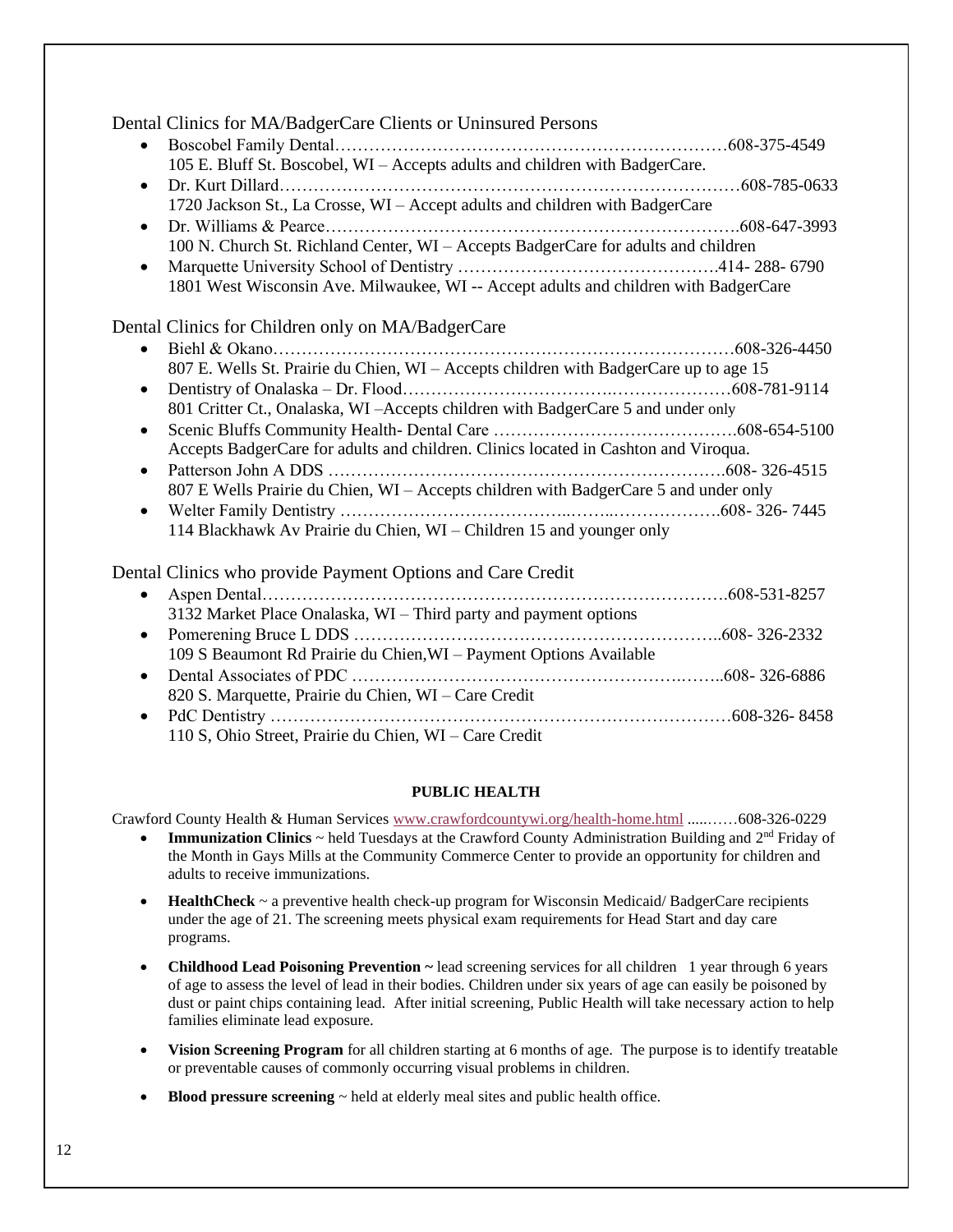- **Communicable diseases** are reported to Public Health by physicians, clinics, family members, or the ill person. Public Health nurses offer investigation, education, and control measures to assure the safety of the individual, family, and community.
- **Community Education** Public Health Staff are available to present educational programs to community groups related to health and wellness topics.
- **Car seat inspection and installation** Public Health provides a certified car seat technician to perform a car seat safety check and installation, by appointment.

### **AREA CLINICS AND HOSPITALS**

| www.CrossingRivers.org/clinics<br>37822 U.S. Highway18 Prairie du Chien, WI 53821                                                                                       |  |
|-------------------------------------------------------------------------------------------------------------------------------------------------------------------------|--|
| www.CrossingRivers.org/clinics<br>1800 E. Bronson Boulevard Fennimore, WI 53809                                                                                         |  |
| 800 E. Blackhawk Ave. Prairie du Chien, WI 53821                                                                                                                        |  |
| 610 East Taylor Street Prairie du Chien, WI 53821                                                                                                                       |  |
| 208 Parker Street Boscobel, WI 53805                                                                                                                                    |  |
| 407 South Main Street Viroqua, WI 54665                                                                                                                                 |  |
| 102 Sunset Ave. Soldiers Grove, WI 54655                                                                                                                                |  |
| 407 S. Main St. Suite 400 Viroqua, WI 54665                                                                                                                             |  |
| 37868 US Hwy. 18 Prairie du Chien, WI 53821                                                                                                                             |  |
| 700 West Avenue S. La Crosse, WI 54601                                                                                                                                  |  |
| 1900 South Avenue La Crosse, WI 54601                                                                                                                                   |  |
| 205 Parker Street Boscobel, WI 53805                                                                                                                                    |  |
| 507 South Main Street Viroqua, WI 54665                                                                                                                                 |  |
| Viroqua 608-637-8111, Sparta 608-487-8506                                                                                                                               |  |
| www.trilliummidwiferyservices.com; midwife@trilliummidwiferyservices.com<br>1201 S. Beaumont Rd., Prairie du Chien, WI 53821; 1109 Wisconsin Avenue, Boscobel, WI 53805 |  |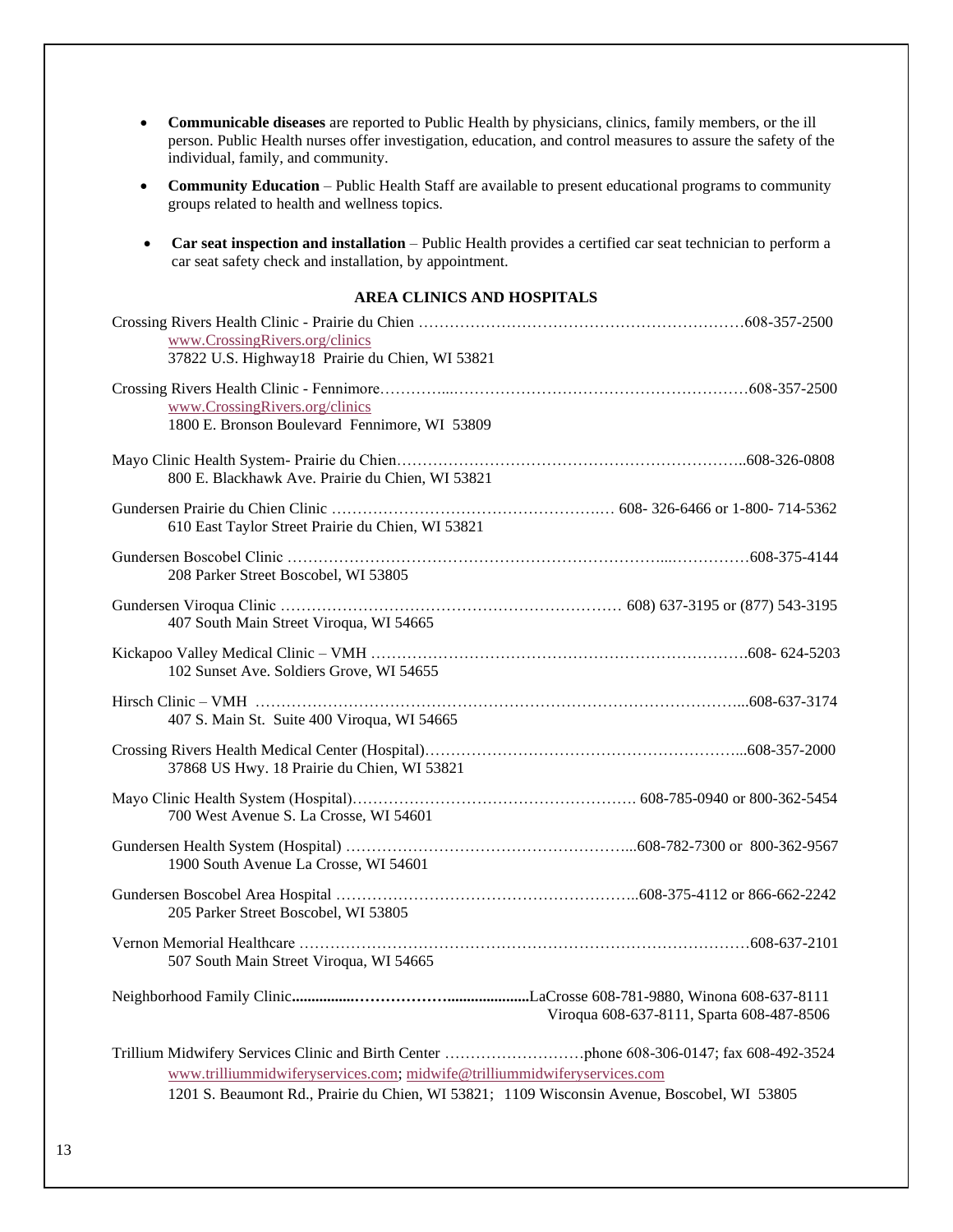# **HOME CARE**

# <span id="page-14-0"></span>Homeward Bound……………………………………………………………………………………….608-723-6601 130 W. Elm Street, Lancaster, WI 53813 Supportive Home Care and Home Health Agency offering the following services: Skilled Nursing Care, Respite Care, Home Maintenance, Therapies and Personal Cares. State Licensed and Medicare/M.A. certified. Can bill Medicare, Medical Assistance, Insurance and other funding sources. **HOUSING AND SHELTERS EMERGENCY SHELTERS AND ASSISTANCE** New Horizons Shelter and Women's Center ……………………………………...608-791-2600 OR 1-888-231-0066 1223 Main St. Lacrosse, WI 54601 24/7 Crisis Line. Shelter for women and children experiencing domestic violence, sexual assault, or harassment. Passages , Richland Center, WI………………………1-800-236-HEAL (4325); 608485-0233 (non-emergencies) 24-hour crisis line. Domestic abuse shelter, crisis help line and counseling. Salvation Army of La Crosse County …………………………………………………………………...608-782-6126 223 8th Street North La Crosse, WI 54601 Emergency shelter open to men, women and children 7 days a week. Check in time is 6-8 pm Monday-Friday and all day Saturday and Sunday. Catholic Charities St. Lawrence Community Services Program…………………………….……..1-888-212-4357 This program focusses on financial education and building budget skills so households can become selfsustaining and financially independent. Rental assistance is considered during the case management process. American Red Cross …………………………………………………………………………………..1-877-618-6628

### **HOMELESS/ TRANSITIONAL HOUSING**

Couleecap ……………………………………………………………………………………………1-866-904-4508 www.couleecap.org/homeless-prevention

**Homeless Prevention Program** ~ Provides motel vouchers, security deposit, and first month's rent in Monroe, Vernon, and Crawford counties. Provides eviction prevention assistance in Crawford and Vernon counties. Individuals/families must be homeless or in danger of being evicted for lack of rent payment. Must show a *temporary* decrease in household income and the ability to maintain payments beyond assistance. Eligible participants must meet income eligibility guidelines of at or below 30% - 50% County Median Income in order to qualify for assistance. Funds for this program are provided by the State of Wisconsin Bureau of Supportive Housing, and types of assistance vary by county.

# **LOW- INCOME RENTAL HOUSING**

| 1007 E Wisconsin St Prairie du Chien. WI 53821                                                      |
|-----------------------------------------------------------------------------------------------------|
| Rivercrest Villages is a Family low income housing apartment subsidized by the federal government's |
| HUD (Housing and Urban Development) Division.                                                       |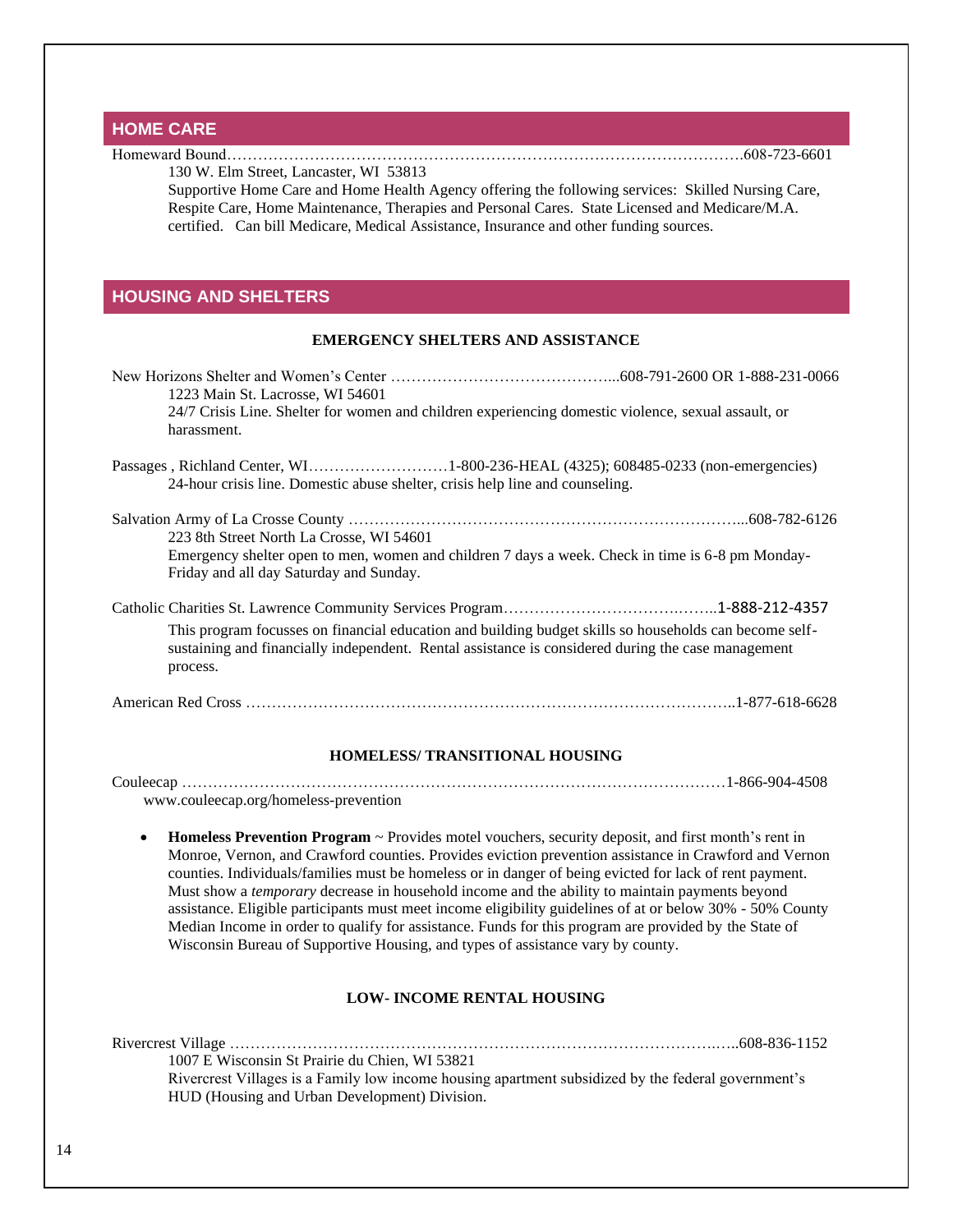| 695 E Blackhawk Ave Prairie du Chien, WI 53821                                                                                           |
|------------------------------------------------------------------------------------------------------------------------------------------|
| 1605 E Wells St Prairie du Chien, WI 53821                                                                                               |
| 1505 E Wells St Prairie du Chien, WI 53821<br>Income-Based Housing:                                                                      |
| 2 and 3 bedroom townhomes in Gays Mills for low income and market-rate households.                                                       |
| 412 3rd Street South, LaCrescent, MN 55947<br>Properties located at:<br><b>Hillview Apartments</b><br>170 County Rd N, Wauzeka, WI 53826 |
| <b>Pheasant Run Apartments</b><br>821 Dousman St., Prairie Du Chien, WI 53821                                                            |
| <b>Winneshiek Apartments</b><br>255 Main Street, Desoto, WI 54624                                                                        |

# **HOMEOWNERSHIP/ HOME REHABILITATION**

| http://www.couleecap.org/                                                                                                                                                                                                                                                                                                                                                                                |
|----------------------------------------------------------------------------------------------------------------------------------------------------------------------------------------------------------------------------------------------------------------------------------------------------------------------------------------------------------------------------------------------------------|
| $\bullet$<br>Provides homebuyer counseling to individuals planning to purchase a home. No income restrictions.<br>Counseling meets Fannie Mae requirements for accessing the First-Time Homebuyer Tax Credit. Fees may<br>apply depending on income                                                                                                                                                      |
| $\bullet$<br>Helps income-eligible homebuyers purchase their first home, with down payment and closing cost<br>assistance available.                                                                                                                                                                                                                                                                     |
| ٠<br>Provides homebuyers the ability to purchase permanently affordable housing in select communities.<br>Primarily new construction homes available for purchase at 50% - 60% of market prices. Buyers are<br>required to participate in a shared-appreciation agreement as a condition of ownership.                                                                                                   |
| ٠<br>Helps low and moderate income homeowners rehabilitate their home. Focus is on rehabilitation that makes<br>the home safe, sanitary, and energy efficient.                                                                                                                                                                                                                                           |
| $\bullet$<br>Helps individuals or families improve the energy efficiency of their residences. Weatherization can be done<br>for homeowners or renters. Common services include insulating attics and sidewalls, air-sealing the<br>structure, furnace inspections, and energy conservation measures such as lighting and refrigerator<br>replacement. Work is done at no cost for qualifying households. |
| https://www.developmentplanning.net/index.html                                                                                                                                                                                                                                                                                                                                                           |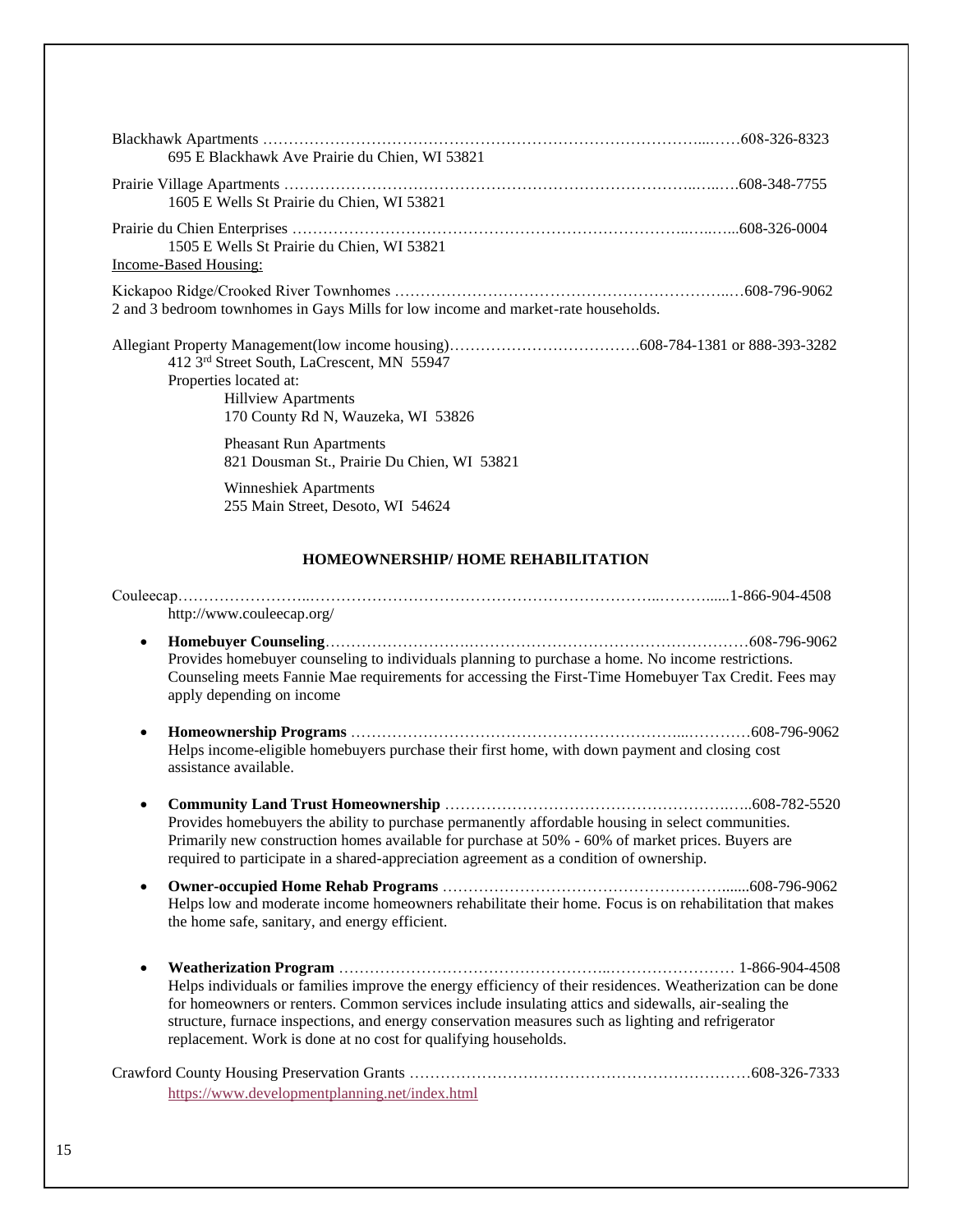| https://www.developmentplanning.net/index.html                                                 |  |
|------------------------------------------------------------------------------------------------|--|
|                                                                                                |  |
| www.wheda.com                                                                                  |  |
| For 1st-time homebuyers<br>$\bullet$                                                           |  |
| No Equity Home Improvement Loan<br>$\bullet$                                                   |  |
| www.rurdev.usda.gov/wi                                                                         |  |
| Low interest loans for 1st-time homebuyers, zero down payment, subsidized and guaranteed loans |  |
| First-time Homebuyer Education                                                                 |  |
|                                                                                                |  |
|                                                                                                |  |
|                                                                                                |  |

# <span id="page-16-0"></span>**LEGAL SERVICES**

| Toll Free: 800-928-8778; Fax: 608-267-0368; http://www.disabilityrightswi.org                                   |  |
|-----------------------------------------------------------------------------------------------------------------|--|
| 131 W. Wilson St., Suite 700, Madison, WI 53703                                                                 |  |
|                                                                                                                 |  |
| Offers direct legal assistance to all immigrants for naturalization, adjustment of status, immigration services |  |
| under the VAWA program (Violence Against Women Act) and others immigration services.                            |  |
|                                                                                                                 |  |
| www.legalaction.org $2055^{th}$ Ave So., Suite 300, Box 2617, La Crosse, WI 54602-2617                          |  |
| Telephone Interview Hours: Tuesday and Thursday, $8:30 - 11:30$ a.m.                                            |  |
| Lawyers for Low-Income People – Help is FREE                                                                    |  |
|                                                                                                                 |  |
| www.judicare.org                                                                                                |  |
| 408 Third Street, Suite 408, P.O. Box 6100, Wausau, WI 54402-6100                                               |  |
| Provides legal services for cases involving bankruptcy, Social Security and SSI, family law, health,            |  |

housing, income maintenance, wills and Indian law.

# **LIBRARIES**

# Call for Programs Offered and Hours Open

| Call for program times     |  |
|----------------------------|--|
|                            |  |
| Call for program and hours |  |
|                            |  |
|                            |  |
| Call for program and hours |  |
|                            |  |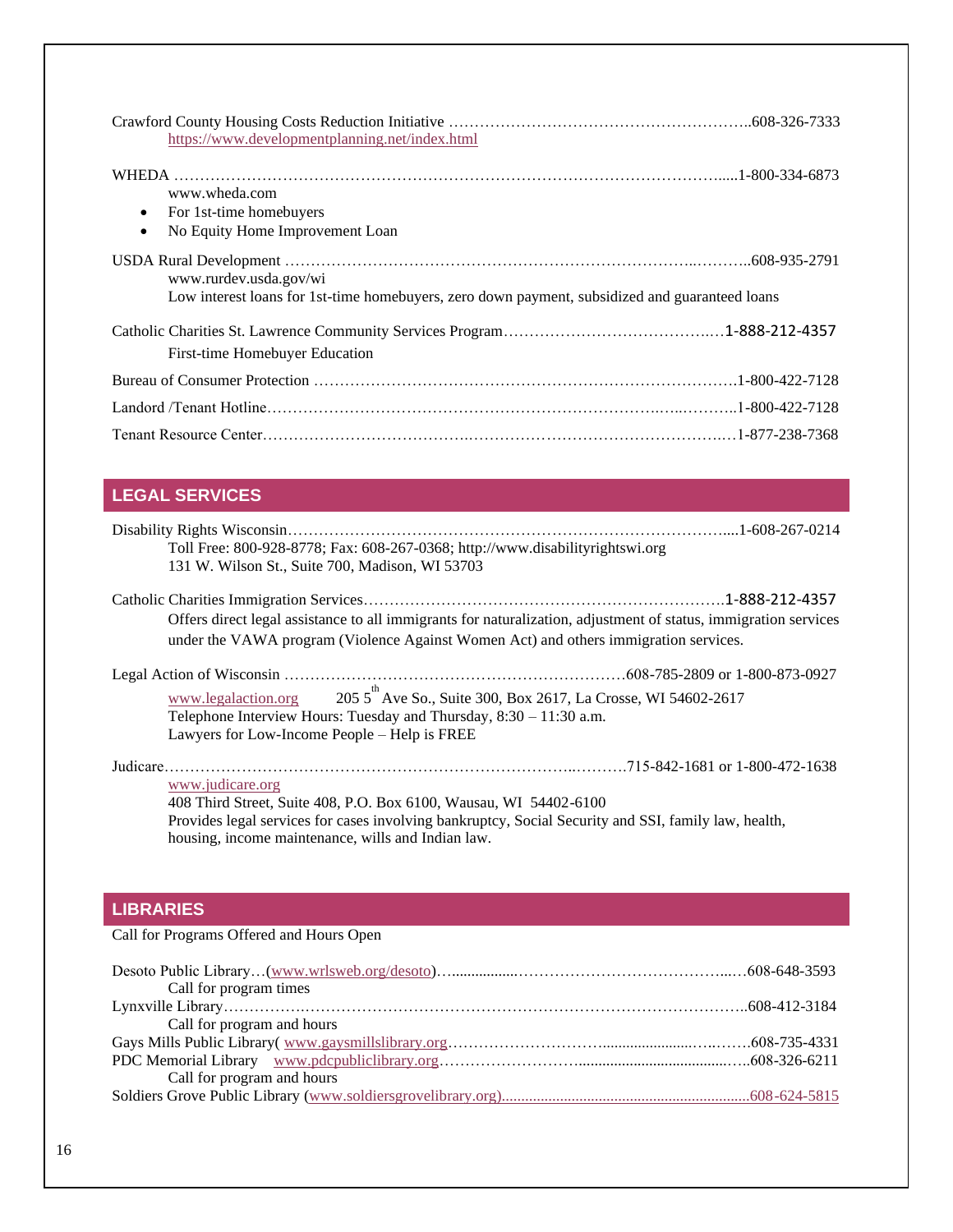# **MENTAL HEALTH - COUNSELING**

| Children and adult counseling, adult psychiatry, and In-home family counseling.                                                                                                                                                                                                                                                                                        |  |
|------------------------------------------------------------------------------------------------------------------------------------------------------------------------------------------------------------------------------------------------------------------------------------------------------------------------------------------------------------------------|--|
| Full range of mental health and addiction services for children, adolescents and adults.                                                                                                                                                                                                                                                                               |  |
|                                                                                                                                                                                                                                                                                                                                                                        |  |
| Full range of mental health and addiction services for children, adolescents, and adults.<br>Specialty services are available for eating disorders, sexual abuse and assault victims, and crime victims.                                                                                                                                                               |  |
| Offers behavioral counseling services in collaboration with Gundersen primary care provider in the Family<br>Medicine Clinic. Primary care provider provides a referral for these services.                                                                                                                                                                            |  |
| Crossing Rivers Health Behavioral Health–Prairie du Chien & Fennimore(608) 357-2525<br>Offers addiction counseling, anxiety, attention deficit/hyperactivity disorder, behavior issues, bipolar, conduct<br>disorders, depression, grief and loss, impulse control, personality disorders, psychosis and trauma-related<br>disorders, telehealth psychiatric services. |  |
|                                                                                                                                                                                                                                                                                                                                                                        |  |
| Individual, Families, Couples, Veterans & children 4yo and older; Methods: Forgiveness Therapy, Strength<br>Based Therapy, AODA Prevention, Cognitive Behavioral Therapy (CBT), CBT-Insomnia                                                                                                                                                                           |  |
| Full range of mental health services to children, adults and families.<br>www.fcconline.org                                                                                                                                                                                                                                                                            |  |
| Viroqua Counseling and Health Center - Viroqua  (608) 637-2511<br>www.viroquacounselingandhealthcenter.com                                                                                                                                                                                                                                                             |  |
| Private counseling center providing counseling, psychological, and medical to individuals, couples and families.<br>Our goal is to facilitate care and healing in a positive and caring environment created for individual attention.                                                                                                                                  |  |
| Provides individuals, children, couples, and families with a safe, supportive environment from which to learn<br>coping strategies and the tools to build healthy relationships.                                                                                                                                                                                       |  |
| Behavior health services available.                                                                                                                                                                                                                                                                                                                                    |  |
| Client-centered mental health care to individuals as young as 6 years old.                                                                                                                                                                                                                                                                                             |  |
| Provide outpatient mental health care to patients 16 years and older.                                                                                                                                                                                                                                                                                                  |  |
| pauquette.com/locations/richland-center/                                                                                                                                                                                                                                                                                                                               |  |
| Provide services for depression, anxiety, addiction, and so much more to youth and adults.                                                                                                                                                                                                                                                                             |  |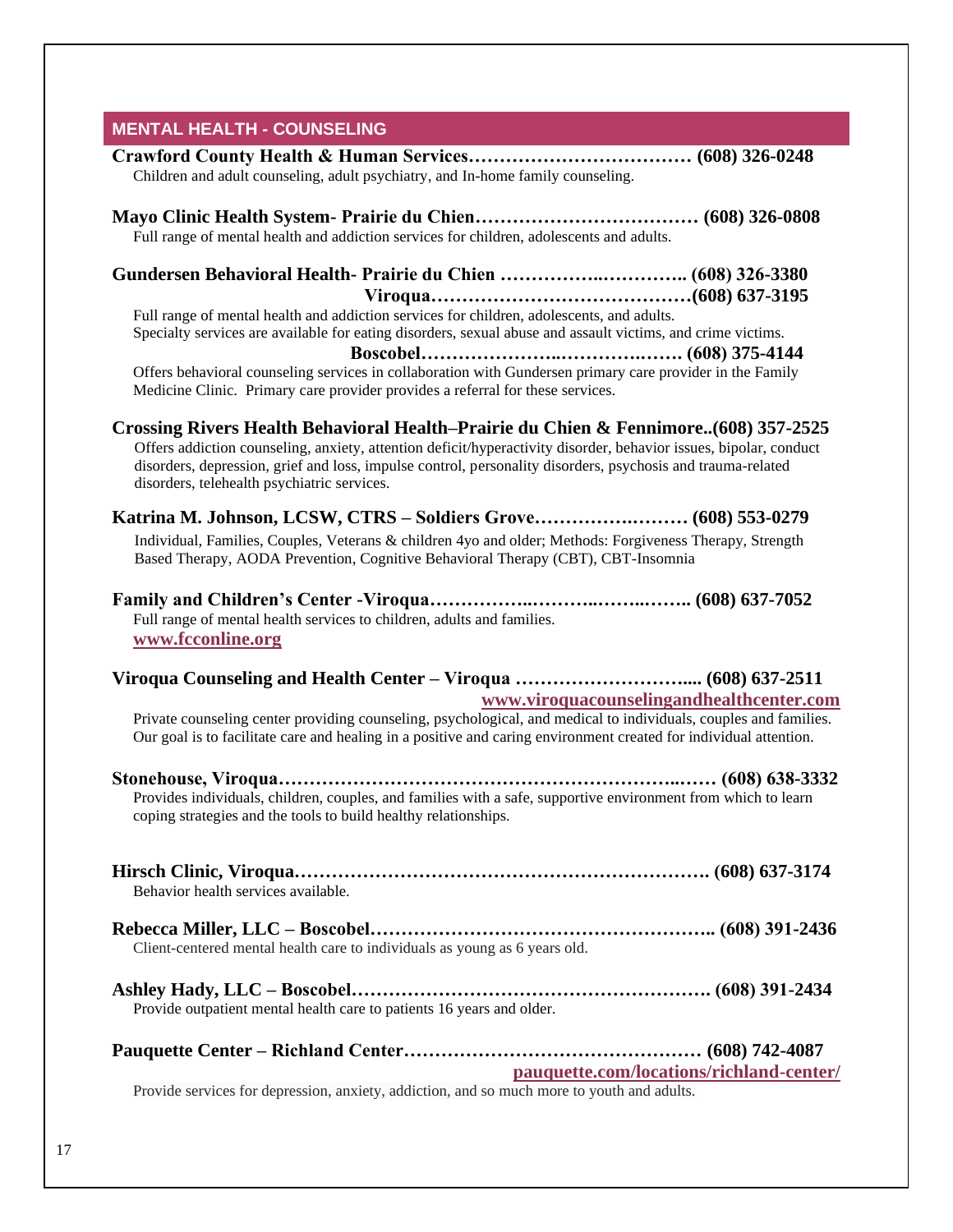# **Northeast Iowa Behavioral Health……………………………...…………. 1 (800) 400-8923**

## **[www.neibh.org](http://www.neibh.org/)**

Offers immediate crisis counseling and ongoing individual  $&$  group counseling for any mental health or substance abuse issue at the following locations: Decorah, Oelwein, Waukon, Elkader, Cresco, Guttenburg, West Union.

# **SUPPORT SERVICES FOR MENTAL HEALTH**

# **NAMI-Southwest Wisconsin, Boscobel……………………….……………….. (608) 485-3211**

### **[southwesternwi.wix.com/nami](file://///ccty-server-01/Public_Health_Shared$/Resource%20Directory/southwesternwi.wix.com/nami)**

Provides free support groups for people living with mental illness and their loved ones. All support groups are led by people living well in recovery or are family members who have been trained to meet NAMI's standards.

- Support Group for those with mental illness is held on the  $1<sup>st</sup>$  and  $3<sup>rd</sup>$  Thursday of every month at 7 p.m.
- Support Group for family members/friends is held on the  $2<sup>nd</sup>$  and  $4<sup>th</sup>$  Thursday of every month at 7 p.m.
- Location: St. John's Lutheran Church, 208 Mary Street, Boscobel, WI

# **SUICIDE & CRISIS RESOURCES**

# *\*If you are experiencing a life-threatening mental health crisis, call 911\**

**Crawford County Health & Human Services** …………..…………….…….. (**608) 326-0248** If you are experiencing a mental health emergency contact Northwest Connections at 1-888-552-6642.

# *National Suicide Prevention Lifeline ………………………….……….. 1-800-273-TALK (8255)*

**[www.suicidepreventionlifeline.org](http://www.suicidepreventionlifeline.org/)**

24/7, free and confidential support for people in distress, prevention and crisis resources for you or your loved ones, and best practices for professionals.

# **Text "HOPELINE" to 741741**

Serves anyone, in any type of crisis, providing access to free, 24/7 support and information via a medium people already use and trust: text.

**Solstice Warmline**…………………………………………………………… (**608) 422-2383** The Warmline is a non-clinical, non-emergency service staffed by certified peer specialists; a program of the Solstice House. Available in the evening hours only.

# **Veterans Crisis Line**……….……… *1-800-273-TALK (8255) and Press 1 or text* **[838255](sms:838255)** Qualified VA responders standing by to help 24 hours a day, 7 days a week.

**TrevorLifeLine:** ………………..…….……..……. **1-866-488-7386 or text "START" to 678678** A crisis intervention and suicide prevention phone service for LGBTQ young people available 24/7. Text service is available Monday through Friday, between 2pm – 9pm.

**Gundersen Inpatient Behavioral Health Unit** ………… (**608) 775-3523 or 1 (800) 362-9567** A 30-bed facility that provides acute mental health services.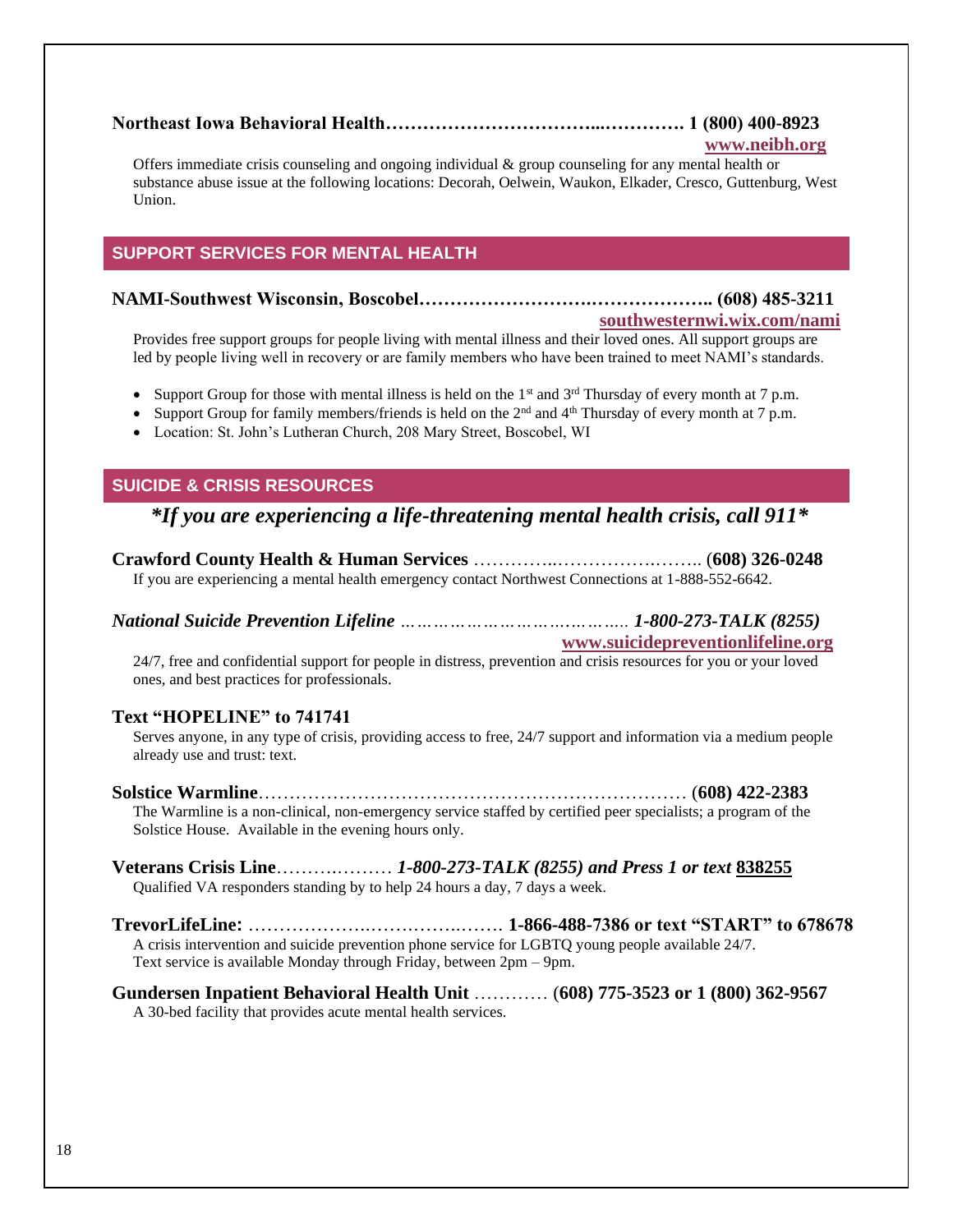# <span id="page-19-0"></span>**PARENTING EDUCATION AND SUPPORT**

Crossing Rivers Health ……………………………………………………………….………………608-357-2000 37868 US Hwy 18, Prairie du Chen, WI 53821

• **Car seat inspection and installation** – Crossing Rivers Health provides a certified car seat technician on staff to perform a car seat safety check, by appointment.

UW-Extension ………………………………………………………………………………………...…608-326-0223

### • **Positive Parenting Program [Triple-P]**

**The Triple P – Positive Parenting Program is** for parents of children 0-12 and teenagers. The programs simple, practical strategies have proven to work around the world by helping parents raise happy, confident children; set family routines and rules that everyone can follow; and balance work and family life with less stress. You can attend one seminar or discussion group at a time or in a series. Additionally, Family Transitions is a group parenting program for divorced or separated parents. It provides parents new ways to help protect their child – and themselves – from the fallout from a family split.

### • **Raising a Thinking Child (RTC)**

This is a six week course helps parents and caregivers of children 4 to 7 years. RTC has demonstrated effectiveness in developing interpersonal cognitive problem-solving skills in young children, improving parenting skills and parenting-child communication, and in decreasing both impulsive and inhibited behaviors in young children.

### • **Just In Time Parenting**

Just in Time Parenting is a free parenting newsletter [prenatal, newborn to 5 years old] that is delivered by email and specific to a child's age and needs. These newsletters are designed to provide information that's relevant to your family and is automatically delivered to you just in time!

### • **Home Alone**

The Home Alone Online program for parents whose children are getting ready to stay home alone. Parents and children should watch the videos together and use the short activities after each video to discuss their plans to stay safe.

### • **Parenting Resources—Books, DVDs and more**

Upcoming programs, classes and online parenting resources are available under the Human Development & Relationships tab a[t https://crawford.extension.wisc.edu/](https://crawford.extension.wisc.edu/)

Crawford County Health and Human Services.…………………………………………………..…..608-326-0248

- **Birth to 3 Program** Wisconsin's early intervention program for infants and toddlers with developmental delays and disabilities and their families. If you are concerned about your child's development, don't wait! Contact your Crawford County Birth to 3 Program or your doctor for information.
- **Coordinated Services Team (CST) Initiative-** targeted to children and families involved in two or more systems of care (such as mental health, long term care, juvenile justice, child welfare, substance abuse or special education) who have complex needs.
- **Parent Education Referral Services**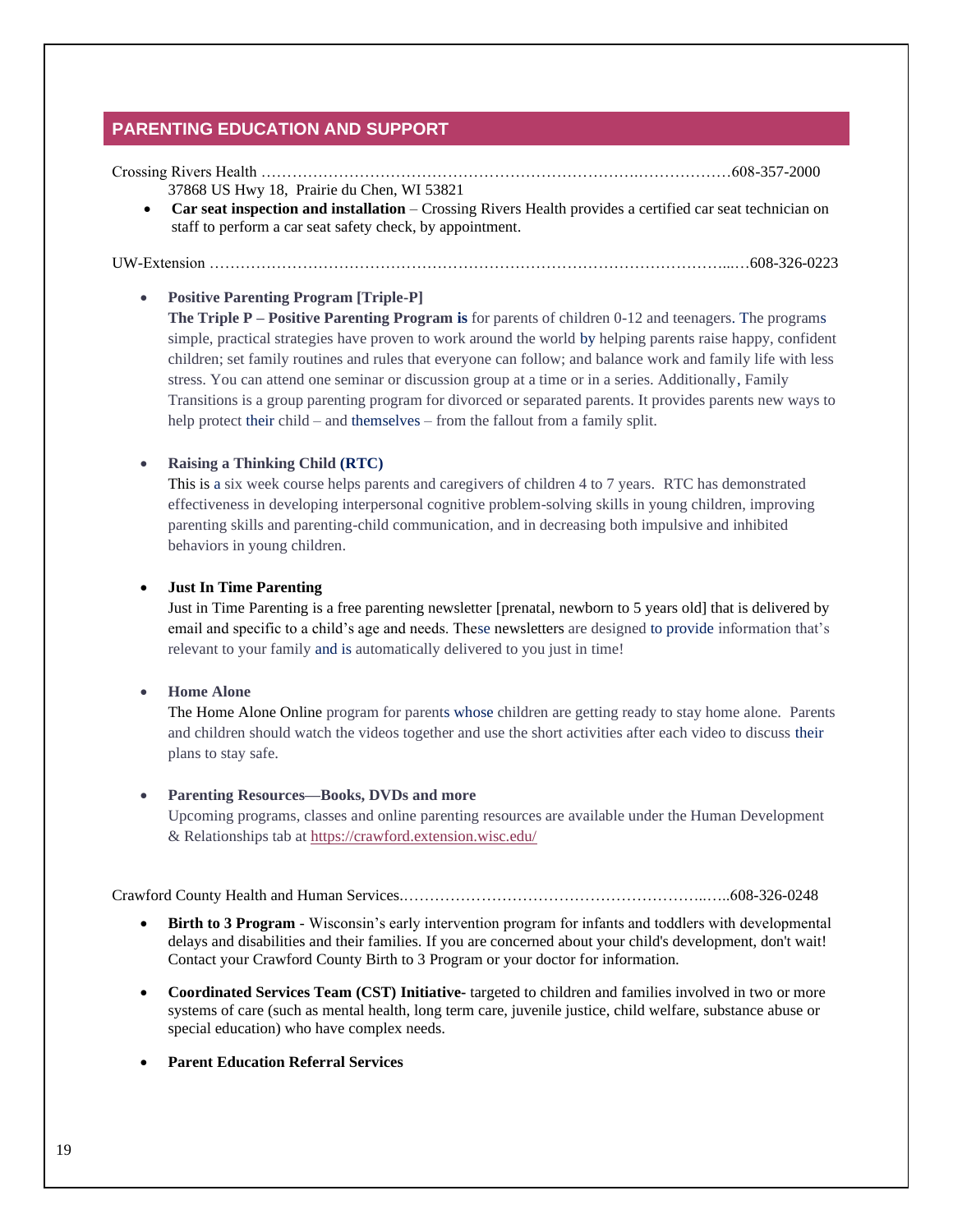# <span id="page-20-0"></span>**PREGNANCY- RELATED PROGRAMS AND SERVICES**

Crawford County Health & Human Services………………………………………………………...….608-326-0229

- **First Breath** is a program that helps pregnant women in Wisconsin quit smoking. The program offers non-judgmental counseling and support, access to quit-smoking resources in Wisconsin and free gifts.
- **My Baby and Me** is a program that helps Wisconsin women stop or significantly reduce their alcohol use during pregnancy. The program offers non-judgmental, client-centered counseling and support with pregnancy-specific educational materials and meaningful incentives.
- Women, Infant, and Children (WIC) ……………………………………………..1-800-704-8555 or 1-608-935-2326 <https://www.dhs.wisconsin.gov/wic> or<http://www.swcap.org/service-wic.html> Provides supplemental nutritious foods, nutrition and breastfeeding information, and referral to other health and nutrition services to pregnant women and children under the age of five.

Essential Health Clinic…………………………………………………................................................1-800-657-5177 • Provides high-quality reproductive care. From testing and treatment of sexually-transmitted diseases, to education, pregnancy testing, and birth control, Essential Health Clinic can help with making decisions for ones health in a confidential, supportive place, with affordable, accessible services, regardless of an

- Crossing Rivers Health………………………….. ……………………………………………………....608-357-2000 • **Childbirth Classes** ……………………………………………………………………..……...608-357-2298 One day classes are held on Saturdays. Refresher courses may be scheduled. Call to register
	- **Certified Lactation Consultant** …………….. ………………………………………………608-357-2500

### Catholic Charities Birth Parent Support……………………………………………………………..1-888-212-4357

- Social workers available 24/7 to listen, discuss life options, and help parents through an uncertain time. Services are free and confidential. Questions may also be sent via text to 1-715-600-6391.
- Coalition for Children Youth and Families.………………………………………………..……….... 1-800-762-8063 6682 West Greenfield Avenue Suite 310 • Milwaukee WI 53214 [www.wiadopt.org](http://www.wiadopt.org/)

Trillium Midwifery Services Clinic and Birth Center……………………………….608.306-0147; fax 608-492-3524 [www.trilliummidwiferyservices.com;](http://www.trilliummidwiferyservices.com/) [midwife@trilliummidwiferyservices.com](mailto:midwife@trilliummidwiferyservices.com)

1201 S. Beaumont Rd., Prairie du Chien, WI 53821; 1109 Wisconsin Ave., Boscobel 53805

Providing complete care to women of childbearing years including preconception counseling, prenatal, labor, delivery and postpartum care. Also caring for the newborn from birth to 6 weeks. We accept WI Medicaid and most insurances and offer cash discounts.

# <span id="page-20-1"></span>**PUBLIC ASSISTANCE PROGRAMS**

individual's age and ability to pay

### **Medicaid and other Health Programs**

The State of Wisconsin offers a number of health benefits programs for eligible children, individuals, and families. For eligibility information, call Medicaid Enrollment Services at (800) 291-2002 or go to access.wi.gov

**BadgerCare Plus:** health care coverage program for low- income Wisconsin residents. Apply online at ACCESS.wi.gov Apply by phone 1-888-794-5780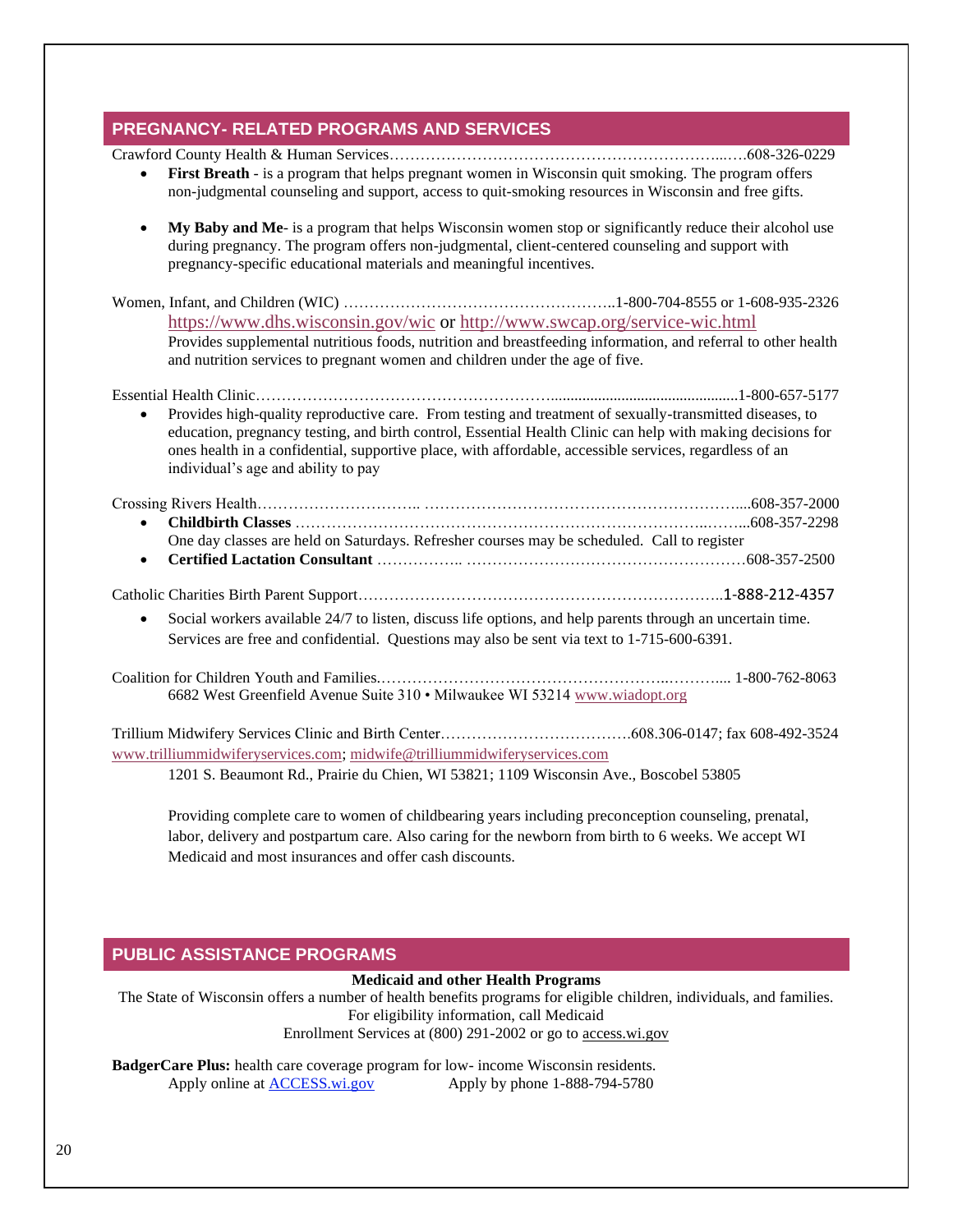**Family Planning Only Services Program:** provides certain family planning-related services to prevent unplanned pregnancies. This coverage is for both men and women. Covered services are limited to family planning and related services like testing and treatment of sexually transmitted diseases/infections (STDs/STIs).

Apply online at ACCESS, wi.gov Apply by phone 1-888-794-5780

**[Wisconsin Medicaid](https://www.dhs.wisconsin.gov/medicaid/index.htm)**: plans for elderly, blind or disabled provide health care for those who are: Age 65 or older, blind or disabled; with family income at or below the monthly program limit, and; who are United States citizens or legal immigrants.

Apply online at ACCESS.wi.gov Apply by phone 1-888-794-5780

**Medicaid Purchase Plan (MAPP):** offers people with disabilities who are working or interested in working the opportunity to buy health care coverage through the Wisconsin Medicaid Program. Depending on an individual's income, a premium payment may be required for this health care coverage.

Your local agency: Crawford County Human Services at 608-326-0248 or [dhs.wi.gov/em/customerhelp](https://www.dhs.wisconsin.gov/forwardhealth/customerhelp/index.htm) **Wisconsin Well Woman Program (WWWP):** provides preventive health screening services to women with little or no health insurance coverage. Well Woman pays for mammograms, Pap tests, certain other health screenings, and multiple sclerosis testing for women with high risk signs of multiple sclerosis.

To apply for more information [www.](http://www.dhs.wisconsin.gov/womenshealth/wwwp)[dhs.wisconsin.gov/womenshealth/wwwp](http://www.dhs.wisconsin.gov/womenshealth/wwwp)

**SeniorCare:** Wisconsin's prescription drug assistance program for Wisconsin residents 65 or older who meet eligibility requirements. Contact the SeniorCare Customer Service Hotline at (800) 657-2038.

**Supplemental Security Income (SSI)**: is a monthly cash benefit paid by the federal [Social Security Administration](http://www.ssa.gov/)  [\(SSA\)](http://www.ssa.gov/) and state Department of Health Services (DHS) to people in financial need who are 65 or older or people of any age who are blind or disabled and residents of Wisconsin.

Apply by calling Social Security's toll-free number **(800) 772-1213**. Internet address: [http://www.ssa.gov](http://www.ssa.gov/)

| https://www.reportfraud.wisconsin.gov/. |  |
|-----------------------------------------|--|

### **Health Insurance Marketplace**

To purchase health insurance go to HealthCare.gov …………………………...or call 1-800-318-2596

### **Medicaid HMO Assistance**

| Most Medicaid plans require you to enroll in an HMO. Here is some information that can assist you.                           |
|------------------------------------------------------------------------------------------------------------------------------|
| For HMO enrollment information and assistance with Forward Card replacement, SSI payments,<br>BadgerCare Plus information.   |
|                                                                                                                              |
| For assistance in choosing and enrolling in a Medicaid HMO                                                                   |
|                                                                                                                              |
| Health benefits counseling and legal services for children and families, especially those with special health<br>care needs. |
| 152 W. Johnson St. Suite 206 Madison, WI 53703 www.abcforhealth.org                                                          |
|                                                                                                                              |
|                                                                                                                              |
|                                                                                                                              |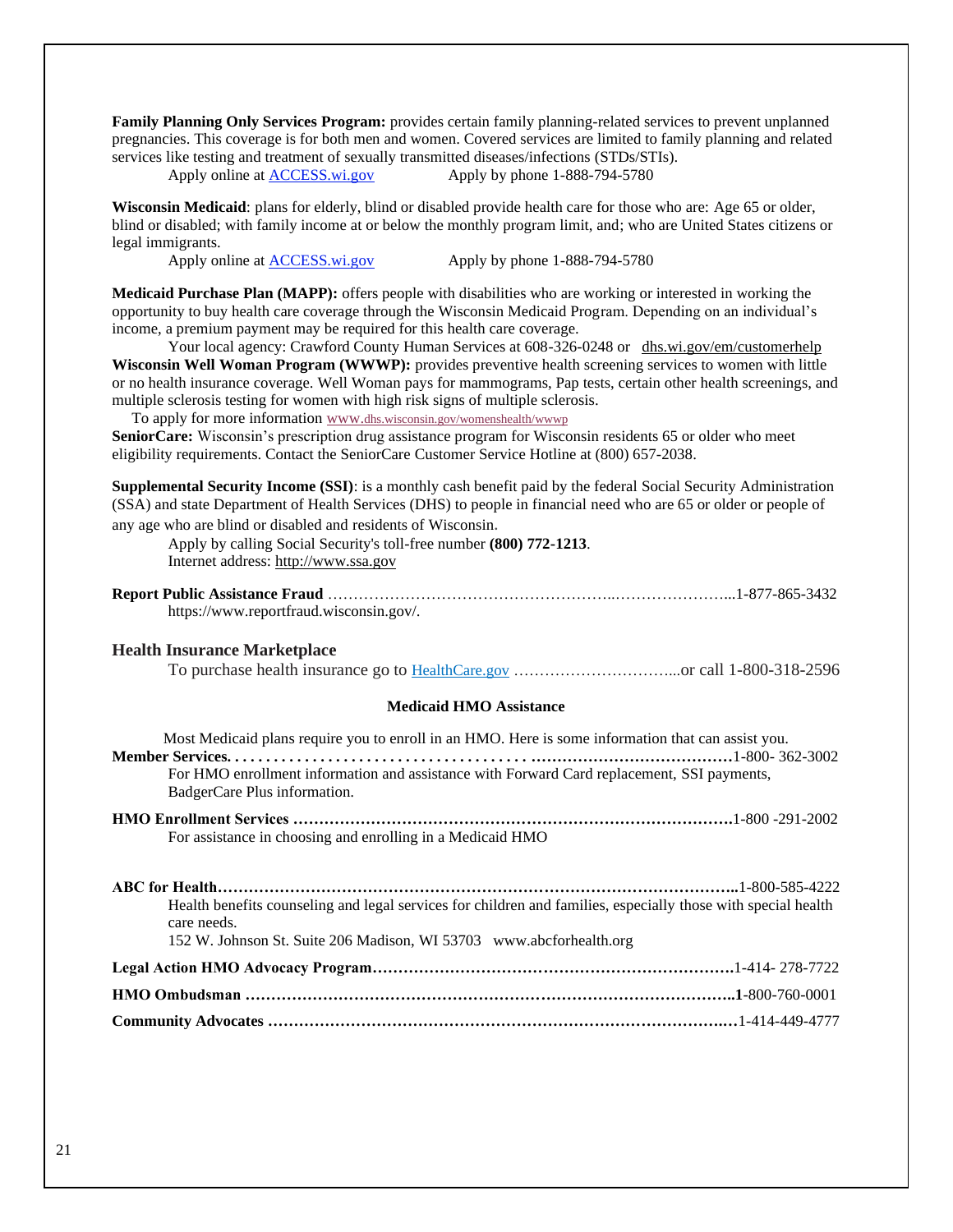### **Crawford County-Area Medicaid HMOs**

Each local HMO has an advocate that can help you if you are having a problem with your medical coverage. Ask for an "HMO advocate" when calling your HMO if you need extra assistance.

| Group Health Cooperative of Eau Claire 1-888-203-7770 or 715-552-4300; 1-800-947-3529 TDD |  |
|-------------------------------------------------------------------------------------------|--|
|                                                                                           |  |
|                                                                                           |  |
|                                                                                           |  |
|                                                                                           |  |
|                                                                                           |  |
|                                                                                           |  |

#### **FoodShare / Child Care dhs.wisconsin.gov/foodshare**

FoodShare program helps low-income families and individuals buy nutritious food.

| For questions or problems with your FoodShare card.                                                      |  |
|----------------------------------------------------------------------------------------------------------|--|
|                                                                                                          |  |
| dwd.wisconsin.gov/dws/programs/childcare/wishares                                                        |  |
| The Wisconsin Chance Child Cano Cubaidy Duoguam is for law income weaking familias familias neutrinoting |  |

The Wisconsin Shares Child Care Subsidy Program is for low-income working families, families participating in the W-2 program, or teen parents who are attending school.

#### **Wisconsin Works (W-2)**

Workforce Connection……………608-433-2775 (Prairie du Chien); 1-800-742-5627 (La Crosse); 1-888-418-9332; www.workforceconnections.org

Wisconsin Works (W-2) replaced Aid to Families with Dependent Children (AFDC) in September, 1997. W-2 is based on work participation and personal responsibility. The program provides employment preparation services, case management and cash assistance to eligible families.

Under W-2, there is no entitlement to assistance. The program is available to low-income parents with minor children who meet eligibility requirements and who are willing to work to their ability. Each W-2 eligible participant meets with a Financial and Employment Planner (FEP), who helps the individual develop an employability plan.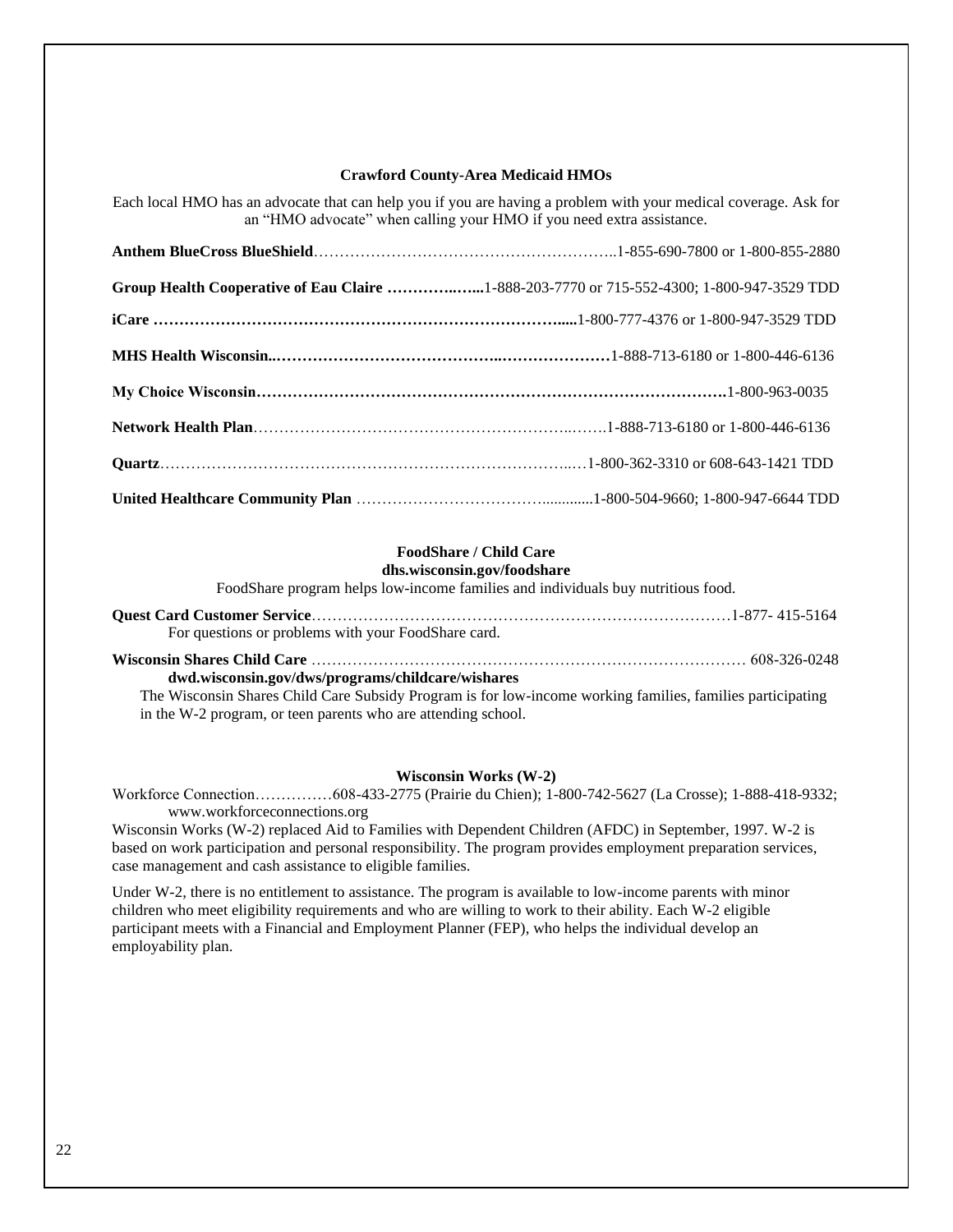# **SPECIAL NEEDS SERVICES AND PROGRAMS**

Crawford County Health & Human Services …………………………………………………………608-326-0248

- **Birth to 3 Program** Wisconsin's early intervention program for infants and toddlers with developmental delays and disabilities and their families. If you are concerned about your child's development, don't wait! Contact your Crawford County Birth to 3 Program or your doctor for information.
- **Children's Long-Term Support Waivers** provide a structure within which Medicaid funding is available to support children who are living at home or in the community and who have substantial limitations in multiple daily activities as a result of one or more of the following disabilities: developmental disabilities, severe emotional disturbances, and physical disabilities. Funding can be used to support a range of different services that are identified based on an individual assessment of the child and his or her needs.
- **Children's Community Options Program** provides individual services and supports to families that include a child with severe disabilities. The program recognizes that meeting the needs of children who have severe disabilities may place hardships on a family's emotional, physical and financial resources. The program offers: information and help in finding services and maximizing community resources; limited funding to buy needed services and goods that can't be bought through other sources; help in linking families with other families to strengthen natural supports.
- **Coordinated Services Team (CST) Initiative-** targeted to children and families involved in two or more systems of care (such as mental health, long term care, juvenile justice, child welfare, substance abuse or special education) who have complex needs.

#### Katie Beckett Program ………………………………………………………………………………..608-397-8850

• **The Katie Beckett Program** is a special eligibility process that allows certain children with long-term disabilities, mental illness, or complex medical needs, living at home with their families, to obtain a Wisconsi[n ForwardHealth Medicaid](https://www.dhs.wisconsin.gov/medicaid/index.htm) card. The Katie Beckett Program Consultant is housed a The Parenting Place 1035 Riders Club Road Onalaska, WI 54650

Southern Regional Center for Children & Youth with Special Needs (CYSHCN)……………………800-532-3321 https://cyshcn.waisman.wisc.edu/

• The Southern Regional Center for CYSHCN provides free and confidential assistance to parents of children with special health care needs, birth to age 21. Regional Centers help families get answers, find services, and connect to community resources for children and youth with special needs. Services are free, confidential, and available to all residents in the region.

Wisconsin First Step Hotline…………………………………………………………………………. 1-800-642-7837 Statewide resource and referral hotline for parents of children with special needs from birth through age 21 and service providers; also a central directory for Statewide Birth to 3 programs.

Special Olympics…………………………………………………..………………..1-800-222-1324 or 608-552-1324 Special Olympics Wisconsin (SOWI) is a statewide organization with provides individuals with intellectual disabilities year-round sports training and athletic competition. Individuals who are at least 8 years old and are identified as having an intellectual disability are eligible for participation.

Wisconsin Badger Camp, Inc…………………….………………………………………………………608-348-9689 PO Box 723, Platteville, WI 53818 [www.BadgerCamp.org](http://www.badgercamp.org/) Badger Camp is a summer camp serving adults and children with developmental disabilities by providing quality outdoor recreational experiences. Badger Camp is located 10 miles south of Prairie du Chien.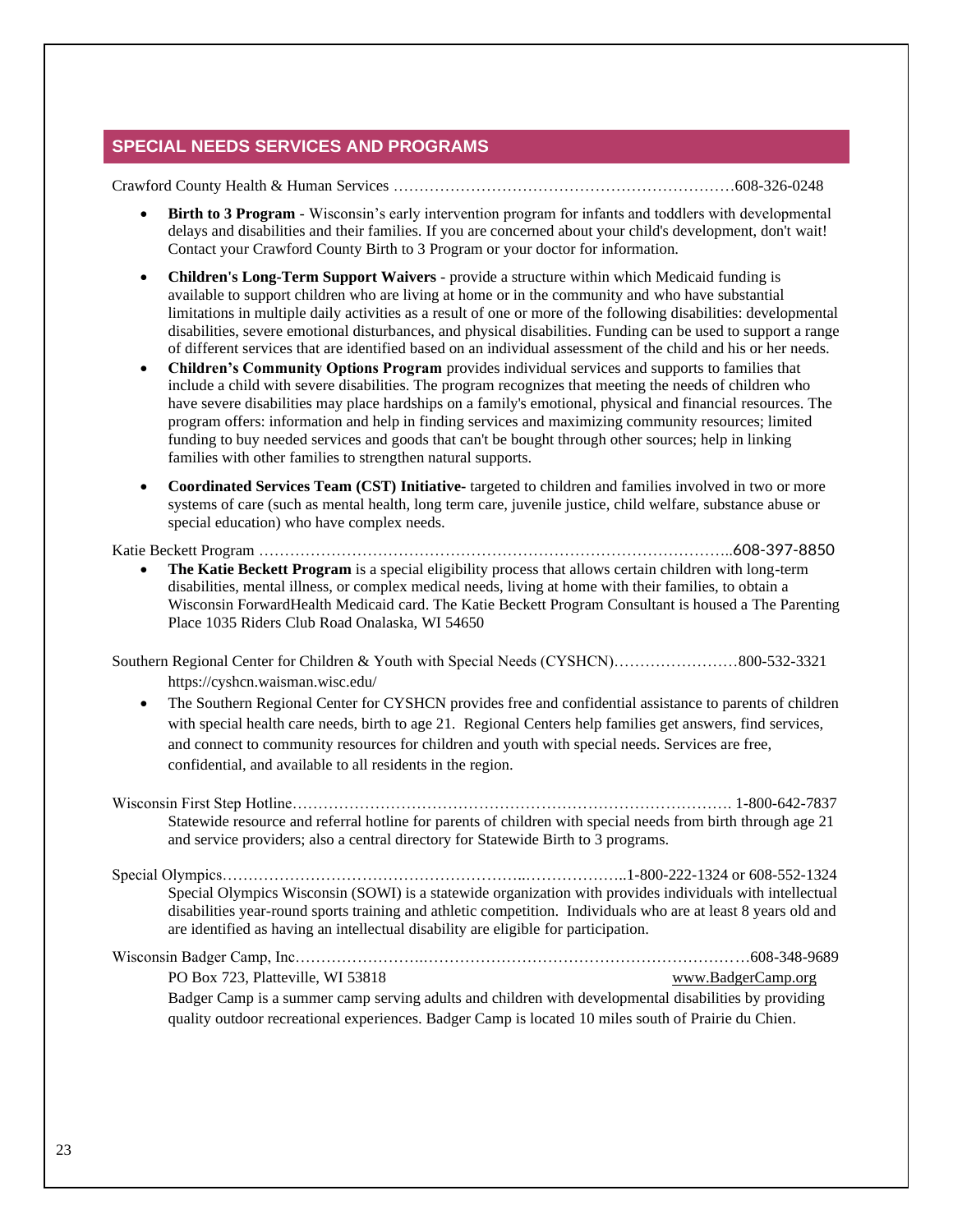| PO Box 418, Monticello IA 52310                                                                            | info@campcourageous.org      |
|------------------------------------------------------------------------------------------------------------|------------------------------|
| Camp Courageous of Iowa provides individuals with disabilities the opportunity to experience year-round    |                              |
| recreational and respite care activities in a camp setting. The camp provides opportunities for social and |                              |
| personal growth within a supportive environment.                                                           |                              |
|                                                                                                            |                              |
| 730 North State Street, Prairie du Chien, WI 53821                                                         | www.pdcopportunitycenter.org |
| The Opportunity Center provides real-work employment opportunities, skill development training, and        |                              |
| socialization / communication activities for persons with disabilities.                                    |                              |
|                                                                                                            |                              |
|                                                                                                            |                              |

Project Lifesaver of Crawford County-----------Contact Crawford County Health & Human Services - 608-326-0248 A service to protect Crawford County residents at risk of wandering due to Alzheimer's Disease, Dementia, Autism, Down Syndrome, Brain Injury.

# <span id="page-24-0"></span>**TRANSPORTATION**

| <b>Rides</b>                                                                                                                                                                                                                                  |  |  |
|-----------------------------------------------------------------------------------------------------------------------------------------------------------------------------------------------------------------------------------------------|--|--|
|                                                                                                                                                                                                                                               |  |  |
|                                                                                                                                                                                                                                               |  |  |
| Regional Transit Bus for Southwest Wisconsin www.ridesmrt.com                                                                                                                                                                                 |  |  |
| <b>Gas Vouchers</b>                                                                                                                                                                                                                           |  |  |
|                                                                                                                                                                                                                                               |  |  |
| <b>Vehicles</b>                                                                                                                                                                                                                               |  |  |
| Provides zero interest vehicle loans & repair assistance to qualified low income households. Vehicle<br>purchase and/or repairs must be related to employment. Program participants must agree to participate in<br>ride share when possible. |  |  |
| Aging and Disability Resource Center (ADRC) of Eagle Country http://www.adrceagle.org/1-877-794-2372<br>225 N. Beaumont Rd. Suite 117 Prairie du Chien, WI 53821;                                                                             |  |  |
| Offers transportation for residents age 60 and older to Senior Nutrition Sites, medical, shopping and social<br>٠                                                                                                                             |  |  |
| transportation trips. Contact ADRC for schedules.                                                                                                                                                                                             |  |  |

• Offers transportation to elderly and disabled for shopping.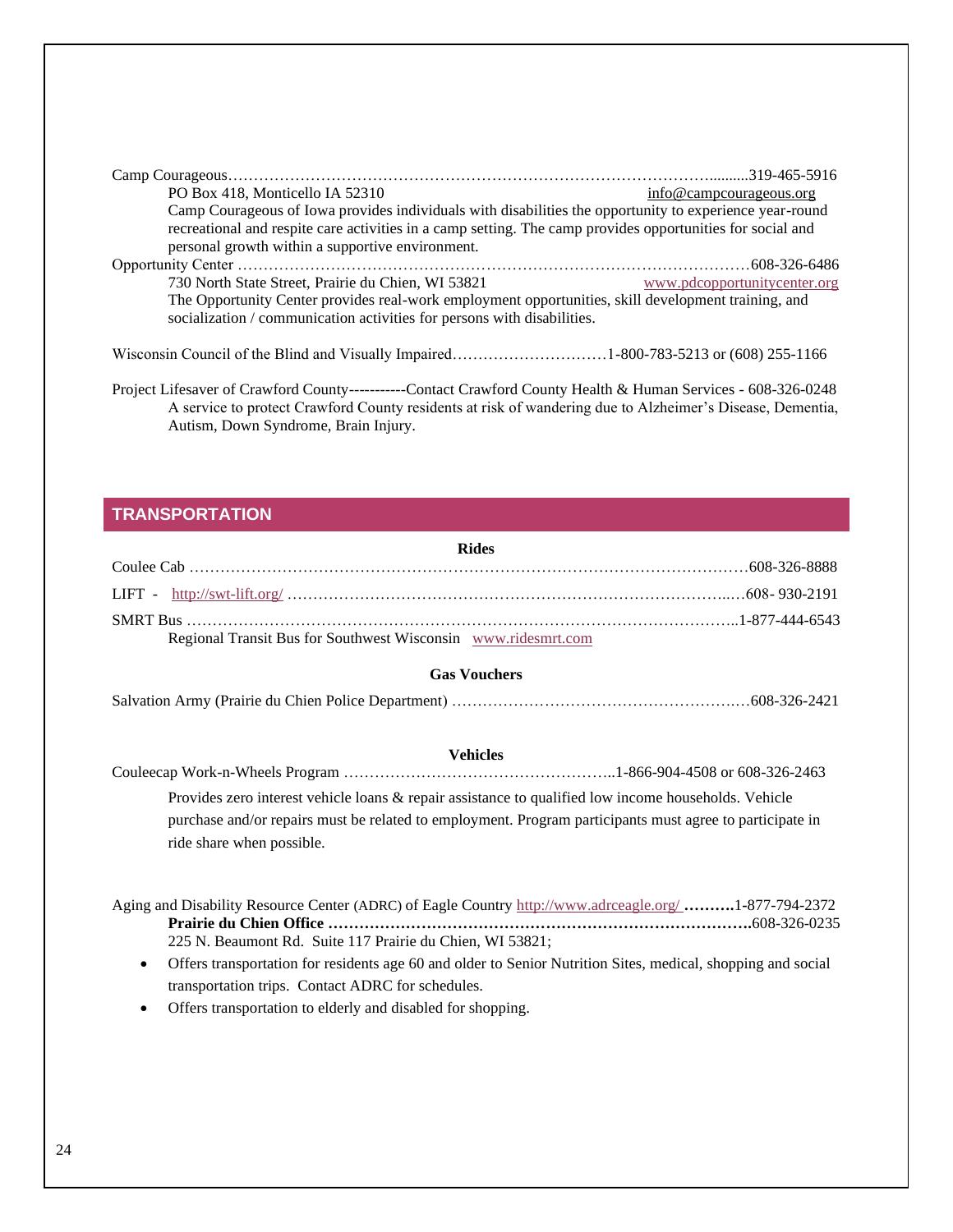# <span id="page-25-0"></span>**RESOURCES FOR THE AGING** Aging and Disability Resource Center (ADRC) of Eagle Country<http://www.adrceagle.org/> **……….**1**-**877-794-2372 Prairie du Chien Office ……………………………………………………………………….608-326-0235 225 N. Beaumont Rd. Suite 117 Prairie du Chien, WI 53821; <http://crawfordcountywi.org/adrc/index.htm> • Options Counseling for Long Term Care Services • Elderly Nutrition Programs (Meal sites, home delivered meals, nutrition intervention) • Elder Benefit Specialist • Disability Benefit Specialist • Dementia Care Specialist • AARP Tax Aide • National Family Caregiver Support Services • Wellness and Prevention Programs **Transportation** Alzheimer's & Dementia Alliance of WI…………………………………………….608.723.4288 or 888.308.6251 [support@alzwisc.org;](mailto:support@alzwisc.org) alzwisc.org Crawford/Grant/Richland County Regional Office PO Box 363, 8820 Hwy 35/61S Lancaster, WI 53813 • The Alzheimer's & Dementia Alliance of Wisconsin provides hope for people facing Alzheimer's or other dementia diagnosis though education, support and personalized guidance, to understand the disease, to learn how to continue living a satisfying and rewarding life, and to plan for the future. • The Alzheimer's Association offers 24/7 Helpline. Phone 1-800-272-3900 for help. To find further help and support, learn about Alzheimer's and Dementia, or get involved please go to alz.org Social Security Office ……………………………………………………………………………...….1-877-405-7841 175 W Alona Ln Lancaster, WI 53813 Social Security Administration <http://www.ssa.gov/> …………………………………………...…...1-800-772-1213 Medicare Information and Resources [http://www.medicare.org/…](http://www.medicare.org/)………....…………………...….1-800-772-1213 Wisconsin Medicaid for the Elderly, Blind or Disabled ………………………………………………1-800-362-3002 <https://www.dhs.wisconsin.gov/medicaid/index.htm> Elder Abuse Hot Line ………………………………………………………………………………... 1-800-815-0015 Disability Drug Benefit Helpline (Medicare Part D)………………………………………………..…1-800-926-4862 Respite Care Association of Wisconsin [www.respitecarewi.org.](http://www.respitecarewi.org/)....... ………………………………1-608-222-2033 Unity Adult Daycare (Opportunity Center) ……………………………………………………………608-326-6486 Drop in care for a wide range of individuals Community Health Services Campus (Prairie Maison ~ Bluff Haven ~ LaBatisse) ……………….608-326-8471 700 South Fremont Street, Prairie du Chien, WI 53821 Community Health Services Campus includes Prairie Maison is a Skilled Nursing Facility, Bluff Haven Assisted Living and Residence at Bluff Haven is a multi-care level assisted living apartment complex connected to Prairie Maison. La Batisse is an independent apartment complex with all the support and services from CHSC St. Peter Evangelical Lutheran ………………………………………………………………….……608-326-6411 Second 50 – A monthly social gathering of anyone 50 and older. Dates and times varies. Contact the church!